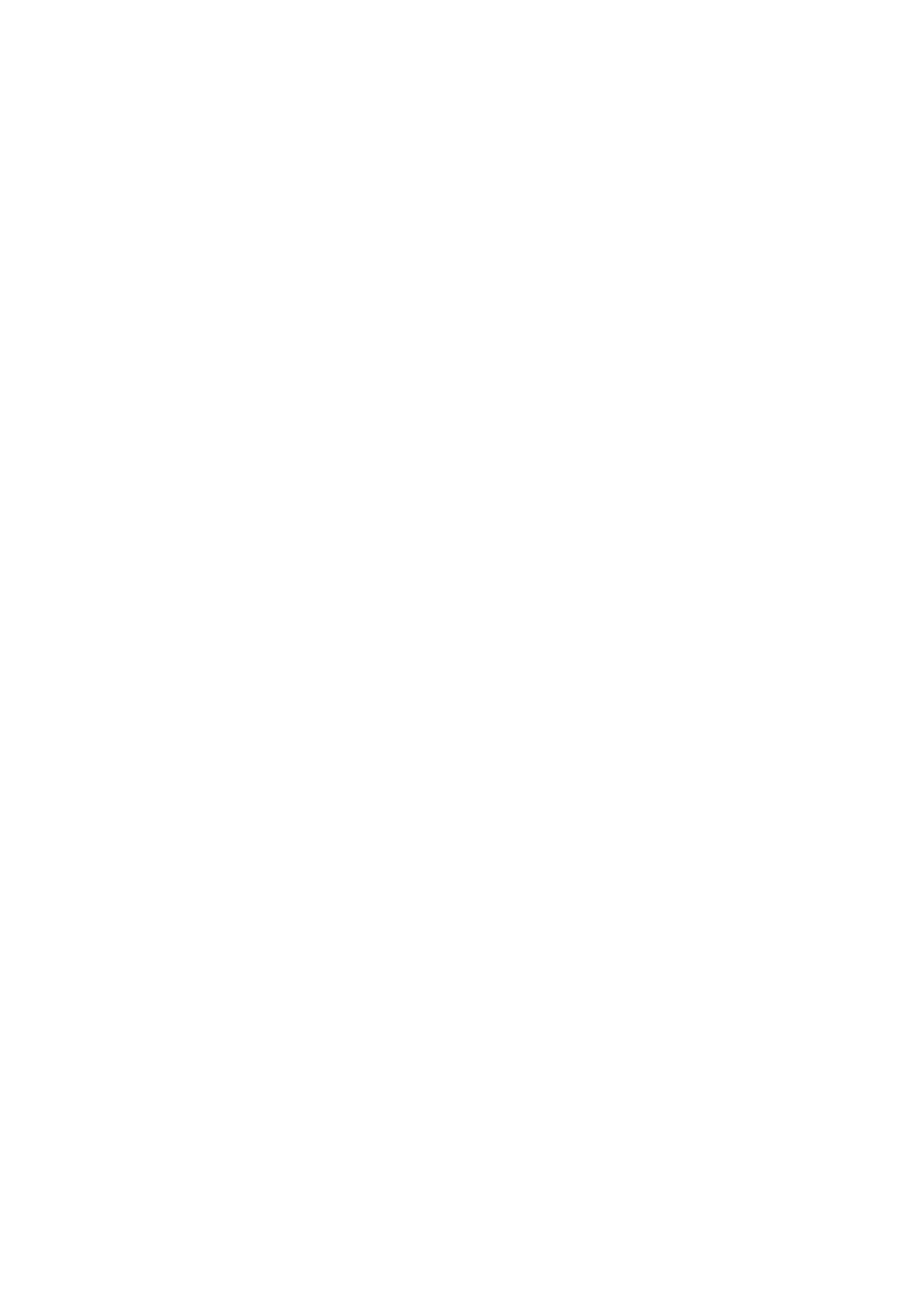Western Australia

# Grain Marketing Act 2002

# **Contents**

# Part 1 — Preliminary

| Short title                       |  |
|-----------------------------------|--|
| Commencement                      |  |
| Meaning of terms used in this Act |  |
| Meaning of export in bulk         |  |

# Part 2 – Grain Licensing Authority

#### Division 1 — Administrative provisions

| 5.  | Authority established                        | 4  |
|-----|----------------------------------------------|----|
| 6.  | Membership                                   | 4  |
| 7.  | Term of office                               | 4  |
| 8.  | Casual vacancy                               | 5  |
| 9.  | Remuneration and allowances                  | 5  |
| 10. | Ouorum                                       | 5  |
| 11. | Presiding at meetings                        | 6  |
| 12. | Procedure at meetings                        | 6  |
| 13. | <b>Minutes</b>                               | 6  |
| 14. | Staff and other resources of Authority       | 6  |
| 15. | Application of Financial Management Act 2006 | 6  |
| 16. | Ministerial guidelines                       | 7  |
| 17. | Minister may give directions                 | 8  |
| 18. | Minister to have access to information       | 9  |
|     | <b>Division 2 — Functions</b>                |    |
| 19. | Licensing                                    | 9  |
| 20. | Reports to the Minister                      | 10 |
| 21. | Powers, generally                            | 10 |
| 22. | Power of entry                               | 10 |

Ceased on 27 Oct 2010 Version 00-j0-06 Version 00-j0-06  $\mathbf{F}$  from which was the set that we besite for further information  $\mathbf{F}$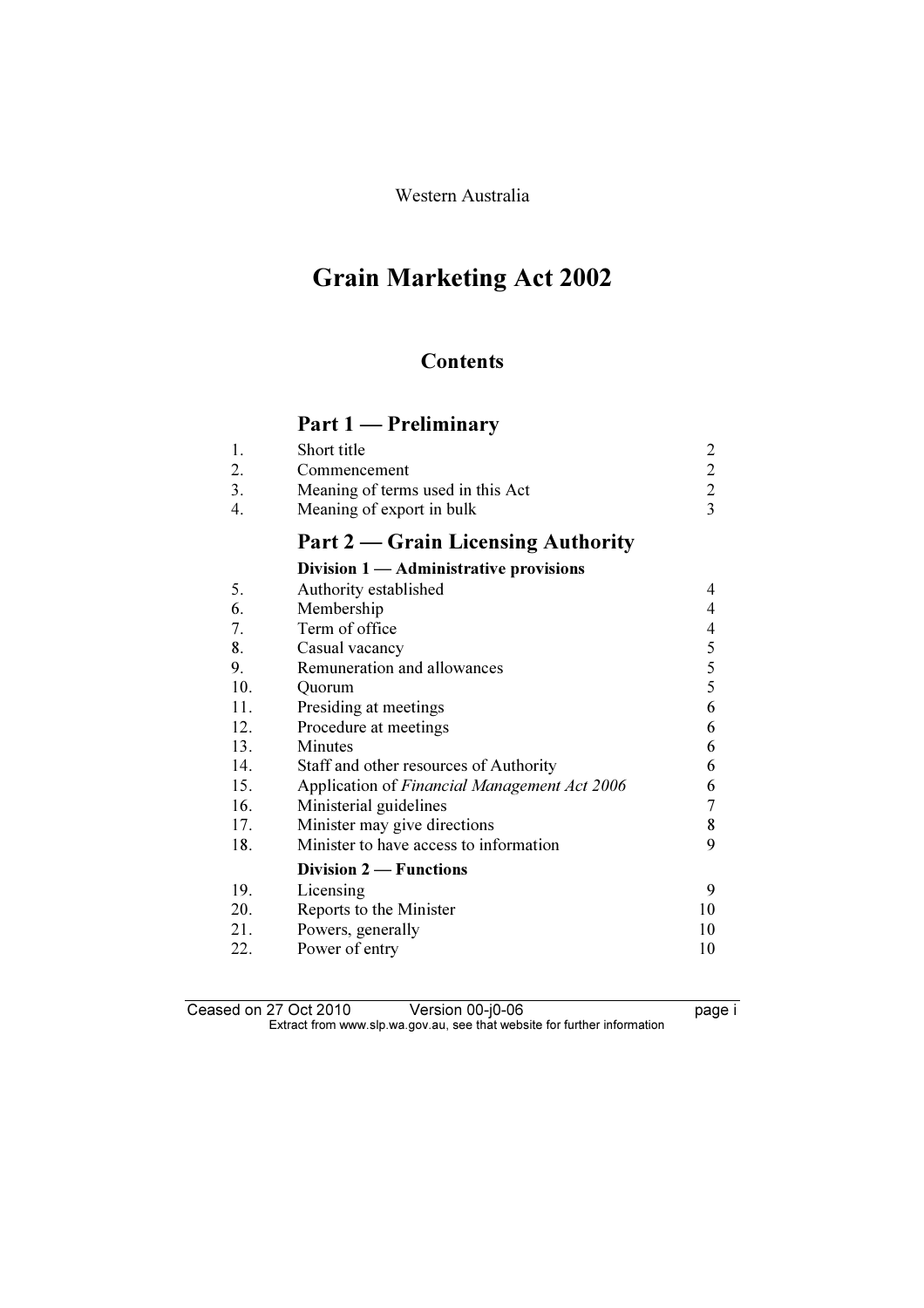#### **Contents**

| Part 3 – Export controls                          |                                                                                  |
|---------------------------------------------------|----------------------------------------------------------------------------------|
| Division 1 - Controlled activities                |                                                                                  |
| Offence of buying prescribed grain for export in  |                                                                                  |
| bulk                                              | 13                                                                               |
| Offence of exporting prescribed grain in bulk     | 13                                                                               |
| Division 2 - Main export licence                  |                                                                                  |
| Main export licence                               | 14                                                                               |
| When main export licence has effect               | 14                                                                               |
| First main export licence                         | 14                                                                               |
| Obligation to buy grain                           | 14                                                                               |
|                                                   |                                                                                  |
| Special export licence                            | 15                                                                               |
| Details to be specified in application            | 15                                                                               |
| Prerequisites for grant of special export licence | 15                                                                               |
| Term of special export licence                    | 16                                                                               |
| Special export licence conditions                 | 17                                                                               |
| Matters to be specified in special export licence | 17                                                                               |
| Division 4 — General licensing provisions         |                                                                                  |
| Application for licence                           | 17                                                                               |
| Licence not transferable                          | 18                                                                               |
| Cancellation of licence                           | 18                                                                               |
| Licence fees                                      | 18                                                                               |
| Notice of decisions                               | 19                                                                               |
| Appeals                                           | 19                                                                               |
| Part 4 – Miscellaneous                            |                                                                                  |
|                                                   | 21                                                                               |
| Publication of information about special export   |                                                                                  |
| licences                                          | 21                                                                               |
| Evidence                                          | 21                                                                               |
| Regulations                                       | 23                                                                               |
| Repeal                                            | 23                                                                               |
| Transitional and saving provisions                | 23                                                                               |
| Consequential amendments                          | 23                                                                               |
| Review of Act                                     | 24                                                                               |
| Expiry of Act                                     | 24                                                                               |
|                                                   | Division 3 - Special export licence<br>Exemption for restrictive trade practices |

page ii Version 00-j0-06 Ceased on 27 Oct 2010  $\mathbf{F}$  from which was the set that we besite for further information  $\mathbf{F}$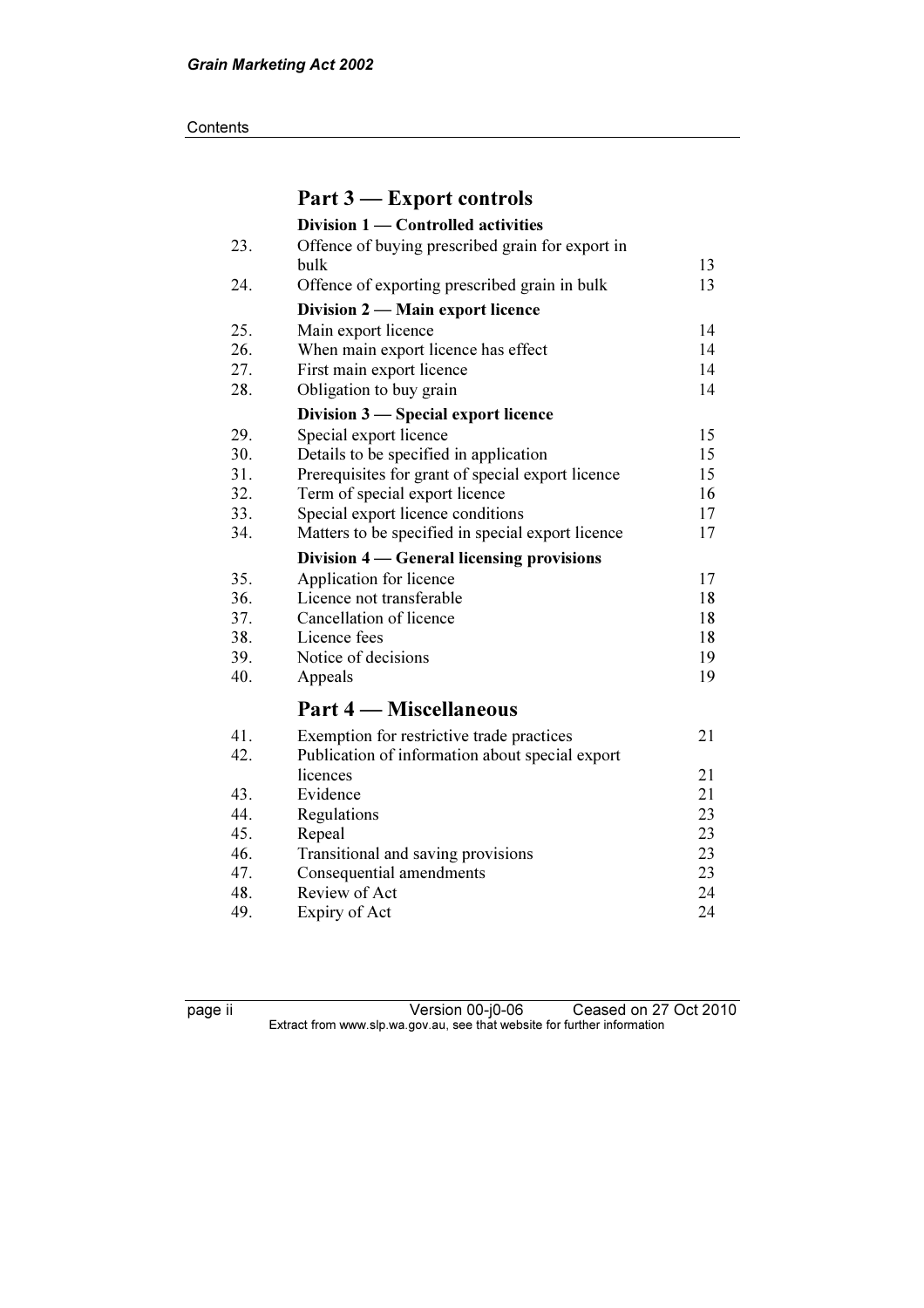# Schedule 1 — Transitional and savings provisions

| 1.  | Meanings of terms used in this Schedule | 26 |
|-----|-----------------------------------------|----|
| 2.  | Interpretation Act to apply             | 26 |
| 3.  | GPWA continued for certain purposes     | 27 |
| 4.  | Devolution of assets, liabilities etc.  | 27 |
| 5.  | Shares in Grain Pool Pty Ltd            | 28 |
| 6.  | Agreements and instruments              | 28 |
| 7.  | References to GPWA in written law       | 29 |
| 8.  | Staff                                   | 29 |
| 9.  | Final report                            | 29 |
| 10. | Immunity continues                      | 30 |
| 11. | Exemption from State tax                | 30 |
| 12. | Registration of documents               | 30 |
| 13. | Saving                                  | 30 |

# Schedule 2 — Consequential

# amendments to other Acts

| 1. | <b>Bulk Handling Act 1967</b>                                      | 32 |
|----|--------------------------------------------------------------------|----|
| 2. | <b>Bulk Handling Repeal Act 2000</b>                               | 32 |
| 3. | <b>Constitution Acts Amendment Act 1899</b>                        | 32 |
| 4. | Financial Administration and Audit Act 1985                        | 32 |
| 5. | <b>Statutory Corporations (Liability of Directors)</b><br>Act 1996 | 32 |
|    | <b>Notes</b>                                                       |    |
|    | Compilation toble                                                  | 22 |

| Compilation table                            |  |
|----------------------------------------------|--|
| Provisions that have not come into operation |  |

| Ceased on 27 Oct 2010 | Version 00-j0-06                                                         | <br>page III |
|-----------------------|--------------------------------------------------------------------------|--------------|
|                       | Extract from www.slp.wa.gov.au, see that website for further information |              |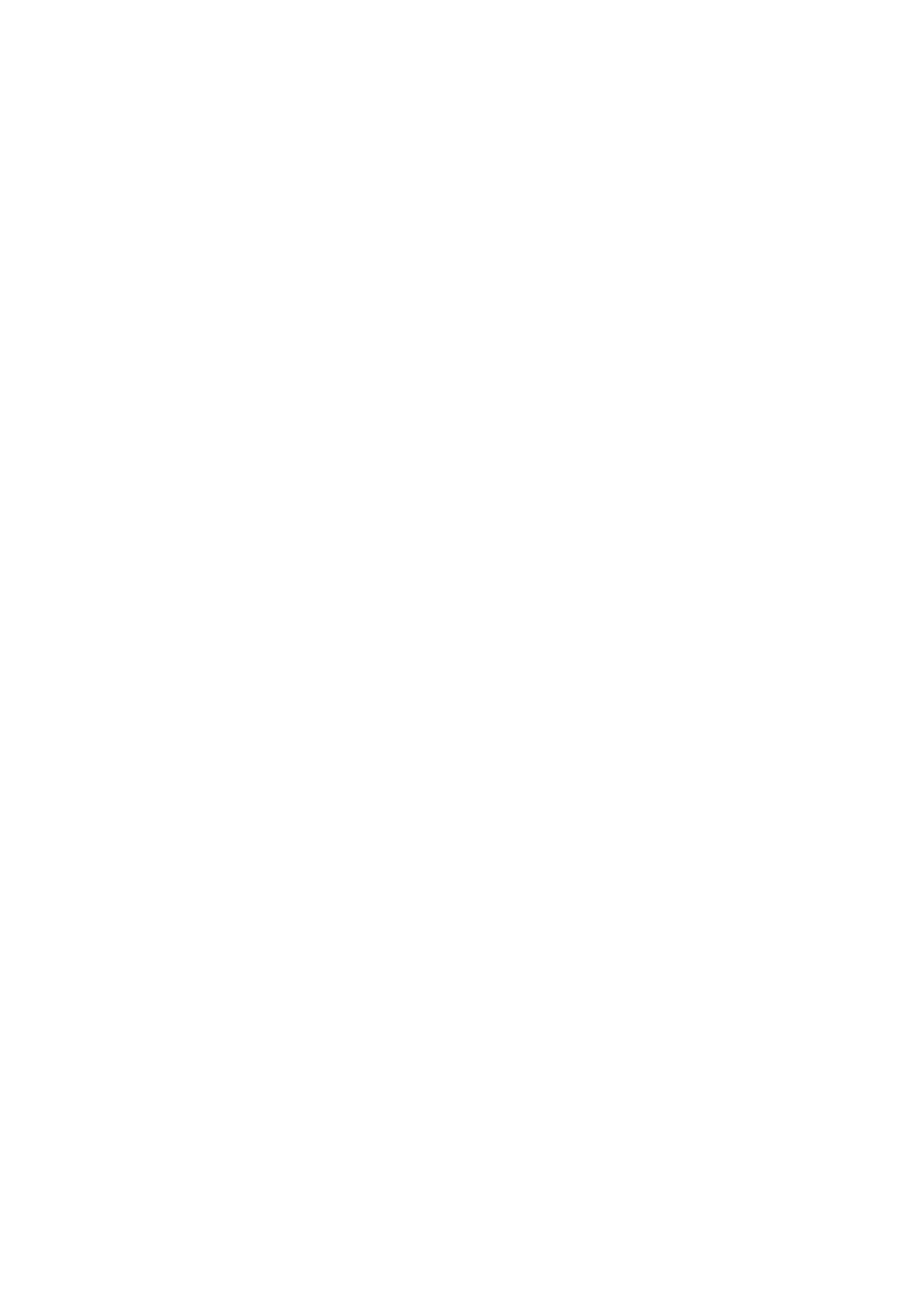Western Australia

# Grain Marketing Act 2002

An Act relating to the marketing of certain grain, to repeal the Grain Marketing Act 1975, to make minor amendments to certain other Acts as a consequence, and for related purposes.

Ceased on 27 Oct 2010 Version 00-j0-06 page 1 Extract from www.slp.wa.gov.au, see that website for further information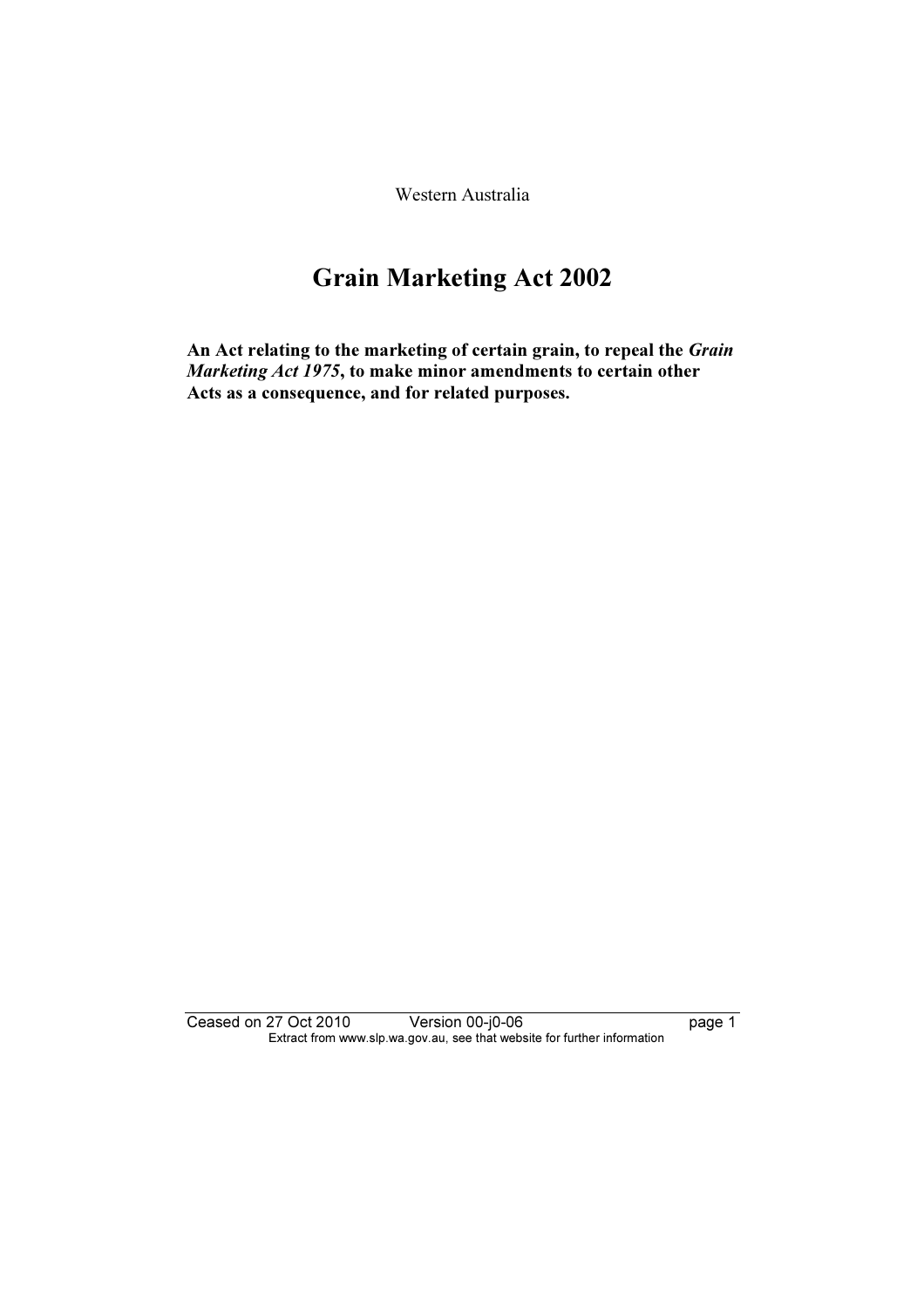s. 1

# Part 1 — Preliminary

#### 1. Short title

This Act may be cited as the Grain Marketing Act 2002.

#### 2. Commencement

- (1) This Act comes into operation on a day fixed by proclamation.
- (2) The day fixed cannot be before the Minister is satisfied that The Grain Pool of W.A. established under the Grain Marketing Act 1975 is the sole shareholder of Grain Pool Pty Ltd.

### 3. Meaning of terms used in this Act

In this Act, unless the contrary intention appears —

Authority means the Grain Licensing Authority referred to in section 5;

*Chairman* means the person appointed under section 6(a) as the Chairman of the Authority;

Department means the department of the Public Service principally assisting the Minister in the administration of this Act;

export means export from Australia;

export in bulk has the meaning given by section 4;

grain means the seed of a crop species, except that it does not include —

- (a) any seed that has been treated, processed, or otherwise dealt with in a way that the regulations state excludes the seed from this definition; or
- (b) anything that, although made wholly or partly from seed, is not itself seed;

Grain Pool Pty Ltd means Grain Pool Pty Ltd (ACN 089 394 883);

page 2 Version 00-j0-06 Ceased on 27 Oct 2010 Extract from www.slp.wa.gov.au, see that website for further information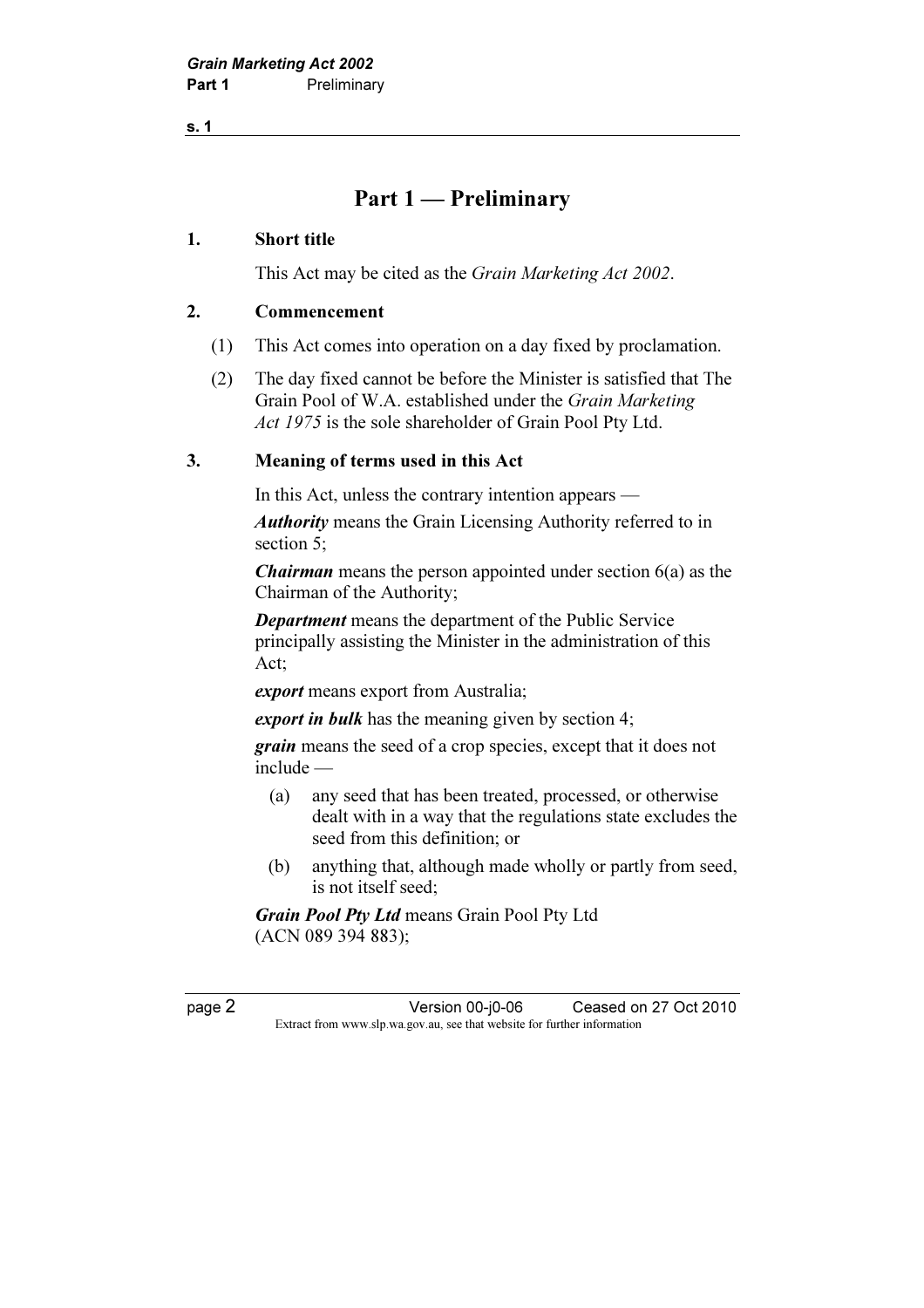*licence* means a main export licence or a special export licence;

lupin means all cultivars of Lupinus angustifolius L. (narrow-leafed lupin);

main export licence means a licence referred to in section 25;

main export licence holder means the holder of the main export licence that is currently in effect;

prescribed grain means —

- (a) unless the regulations specify that it is not a prescribed grain, the grain of barley or the seed of lupin or rapeseed; or
- (b) any other grain that the regulations specify to be a prescribed grain;

special export licence means a licence referred to in section 29.

#### 4. Meaning of export in bulk

 When this Act refers to the export in bulk of prescribed grain, it means the export of that prescribed grain other than in a bag or other container that cannot hold more than 50 tonnes of the grain that it is being used to contain.

Ceased on 27 Oct 2010 Version 00-j0-06 page 3 Extract from www.slp.wa.gov.au, see that website for further information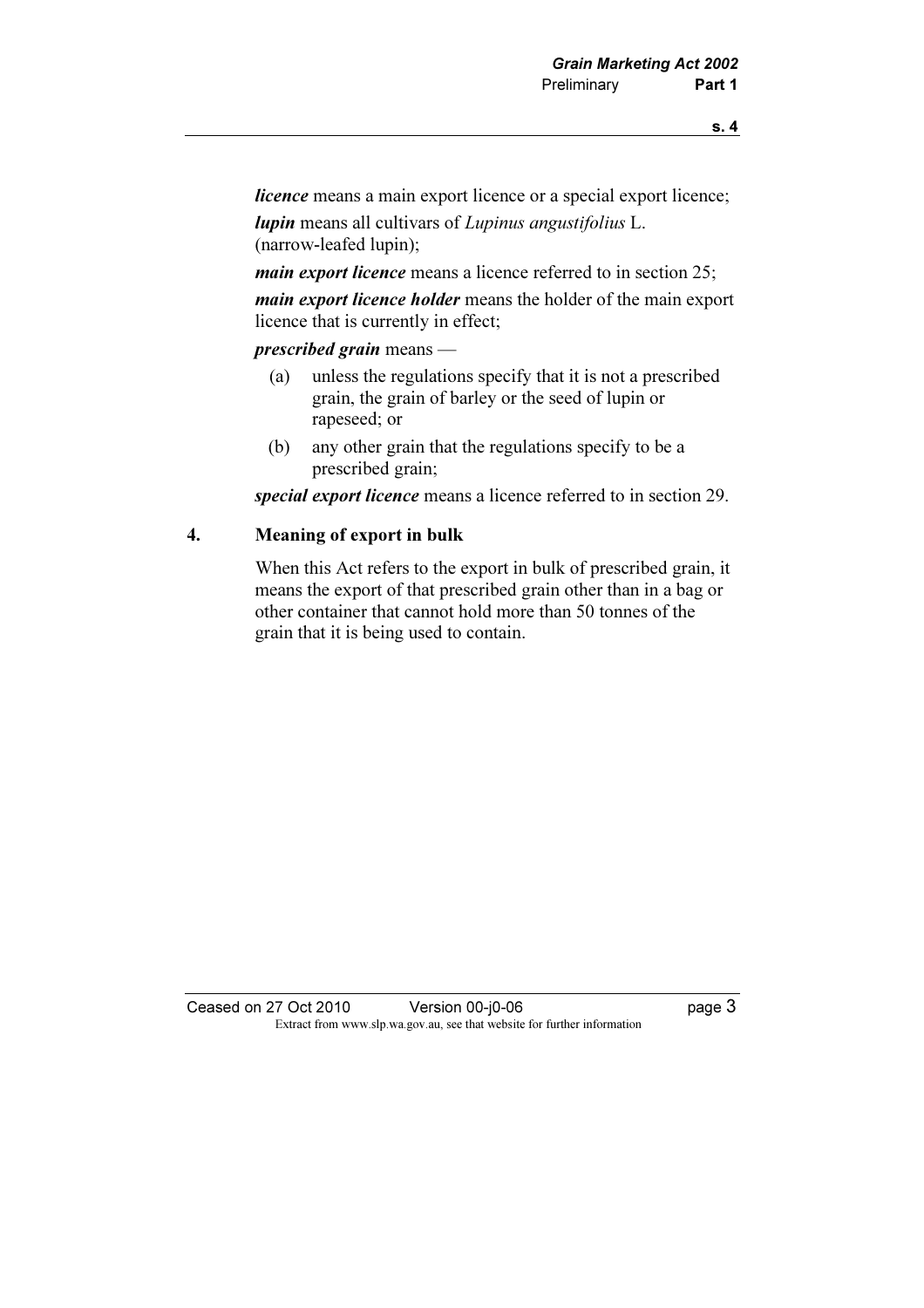# Part 2 — Grain Licensing Authority

# Division 1 — Administrative provisions

### 5. Authority established

 The Minister is to appoint 5 persons to be the members of a body called the Grain Licensing Authority.

### 6. Membership

The members of the Authority are to be —

- (a) one person appointed as its Chairman;
- (b) 2 other persons appointed from amongst
	- (i) persons who produce grain in Western Australia; or
	- (ii) members or shareholders of bodies that produce grain in Western Australia;
- (c) one other person appointed from amongst persons who are employed in the Department; and
- (d) one other person appointed from amongst persons who are employed in the department of the Public Service principally assisting the Treasurer in the administration of the Financial Management Act 2006 and who have experience in financial markets, international trade, marketing, law or other such relevant fields.

[Section 6 amended by No. 77 of 2006 s. 17.]

## 7. Term of office

 (1) The term for which a person is appointed to be a member of the Authority is to be fixed in the instrument of appointment and is to be not longer than 3 years.

page 4 Version 00-j0-06 Ceased on 27 Oct 2010 Extract from www.slp.wa.gov.au, see that website for further information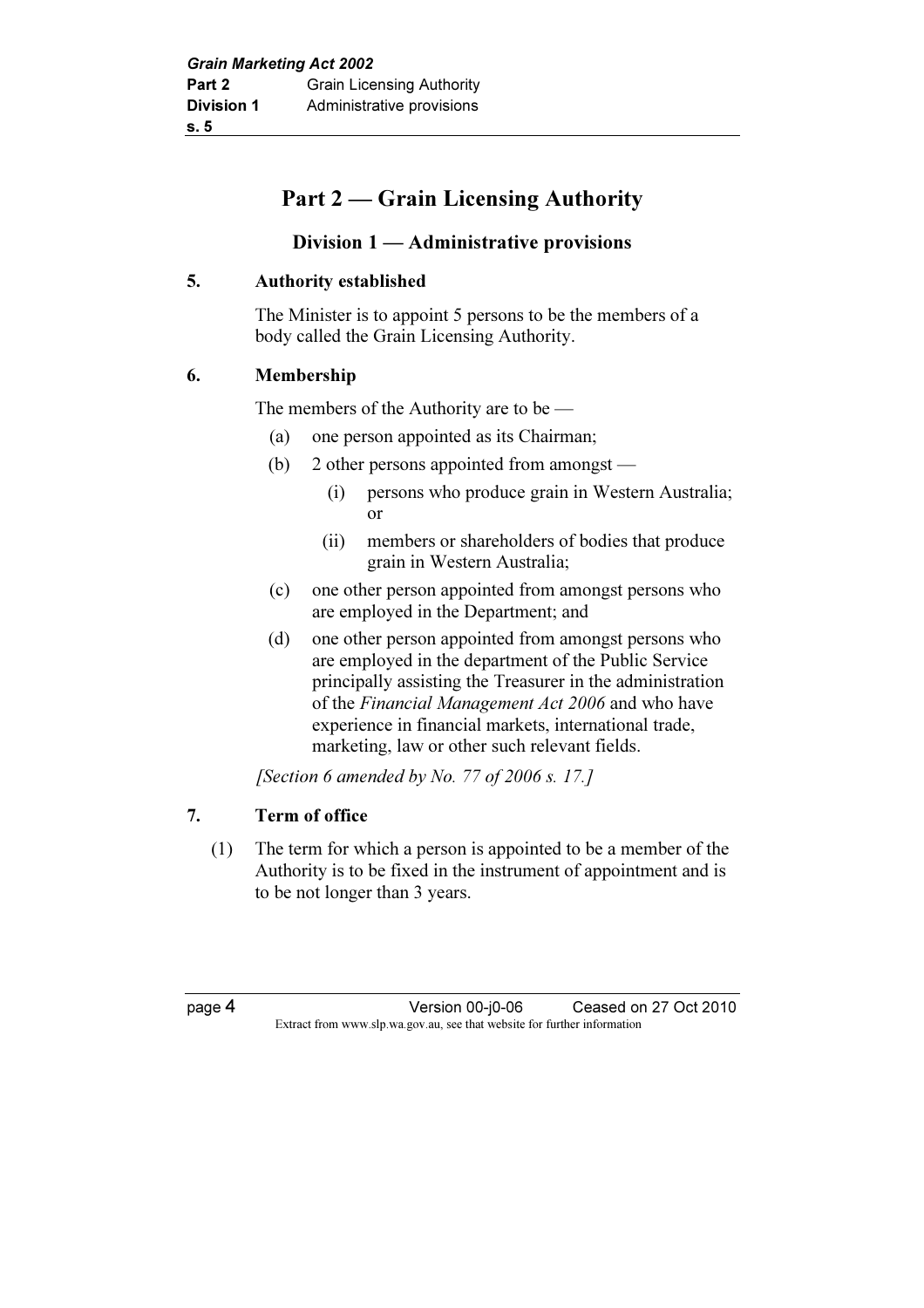(2) A person's eligibility for reappointment or the term for which a person may be reappointed is not affected by an earlier appointment.

# 8. Casual vacancy

- (1) A member of the Authority may at any time resign from office by notice in writing delivered to the Minister.
- (2) The Minister may remove a person who is a member of the Authority from office on the grounds of —
	- (a) the person ceasing to be a person who would be eligible to be appointed to the office if it were to become vacant;
	- (b) mental or physical incapacity to carry out the person's duties in a satisfactory manner;
	- (c) the person being an insolvent under administration within the meaning of that term in the Corporations Act 2001 of the Commonwealth;
	- (d) neglect of duty; or
	- (e) misconduct.
- (3) If, before the term of office for which a person was appointed as a member of the Authority expires, the person dies, resigns, or is removed from office, the office becomes vacant.

## 9. Remuneration and allowances

 Members of the Authority are entitled to any remuneration and allowances that the Minister may from time to time determine on the recommendation of the Minister for Public Sector Management.

## 10. Quorum

A quorum for a meeting of the Authority is any 4 members.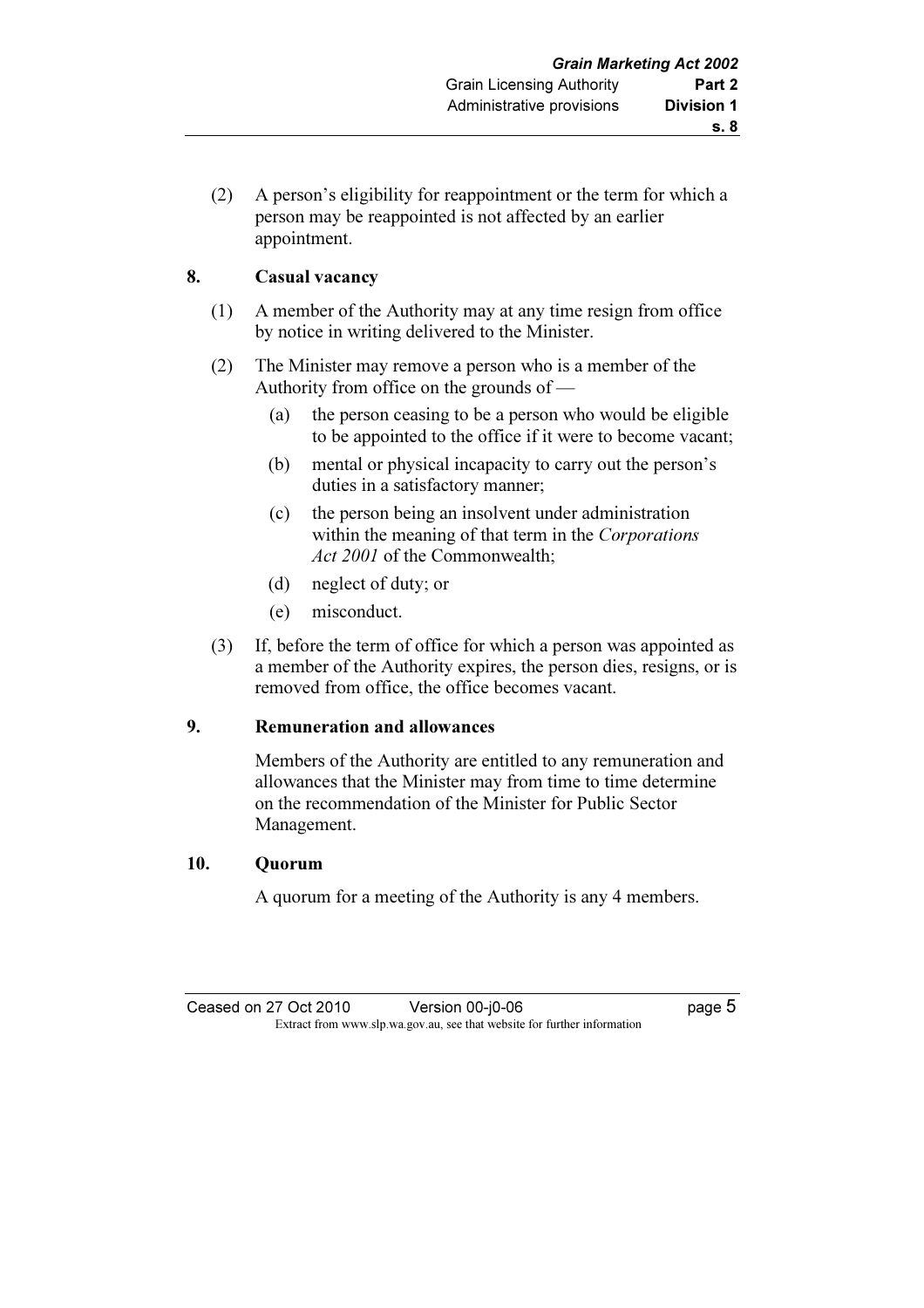#### 11. Presiding at meetings

- (1) The Chairman, if present, is to preside at a meeting of the Authority.
- (2) If the Chairman is not presiding under subsection (1), the members present at the meeting are to appoint one of their number to preside.

## 12. Procedure at meetings

 Except as otherwise stated in this Act, the Authority is to determine its own meeting procedures.

### 13. Minutes

 The Authority is to cause accurate minutes to be kept of the proceedings at its meetings.

### 14. Staff and other resources of Authority

- (1) There is to be an executive officer of the Authority.
- (2) The executive officer and any other staff whose assistance the executive officer needs are to be made available by the chief executive officer of the Department.
- (3) The Authority may make use of the services and facilities of the Department on terms agreed to by the Authority and the chief executive officer of the Department.

## 15. Application of Financial Management Act 2006

- (1) Any acts or things done by or for the Authority under this Act are to be regarded —
	- (a) as services under the control of the Department for the purposes of the Financial Management Act 2006 section 52; and
	- (b) as part of the operations of the Department for the purposes of Part 5 of that Act.

page 6 Version 00-j0-06 Ceased on 27 Oct 2010 Extract from www.slp.wa.gov.au, see that website for further information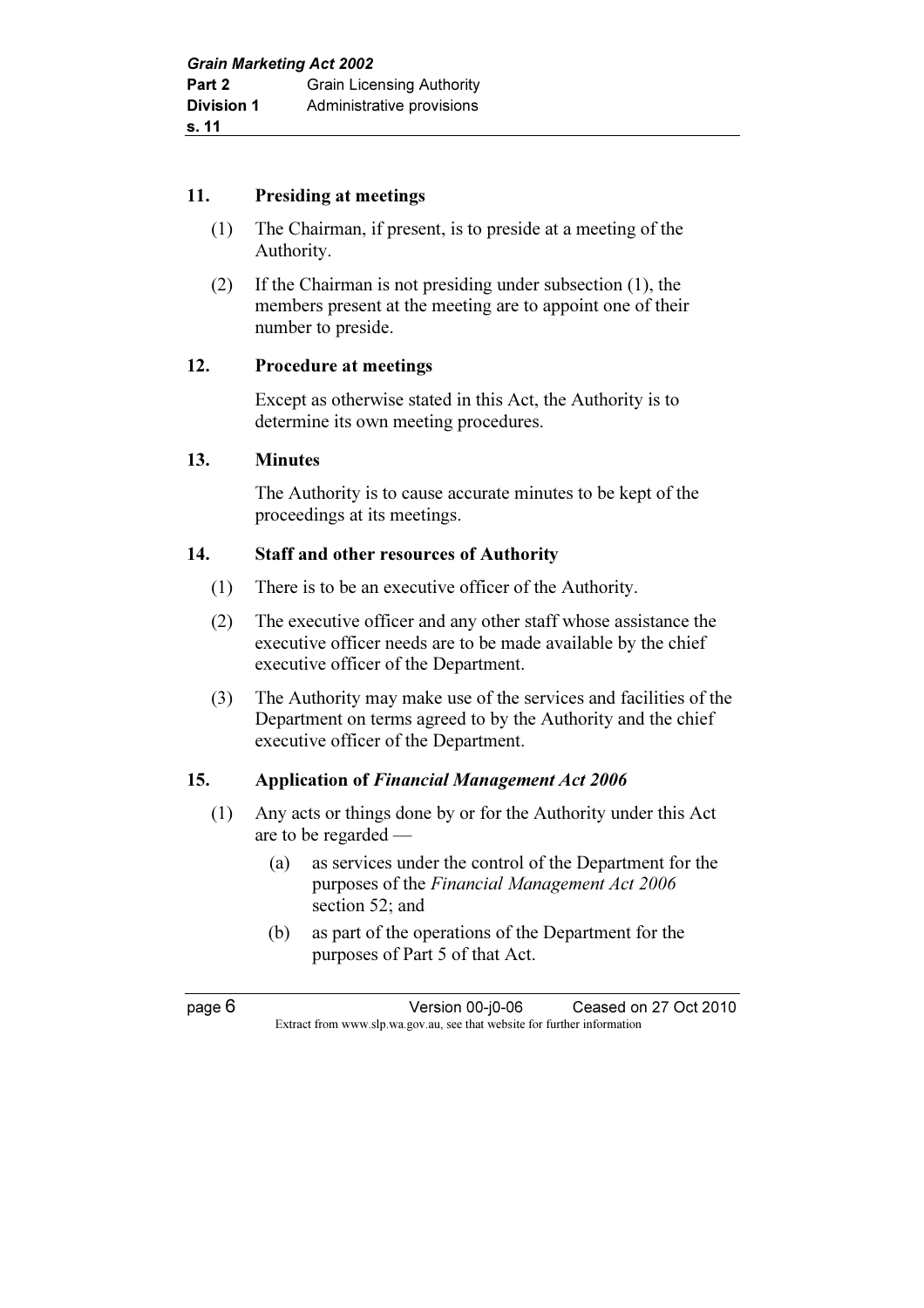(2) For the purposes of the Financial Management Act 2006 section 23, any fee paid under section 35 or 38 or recovered under section 38(4) is to be treated as having been lawfully received by the Department.

[Section 15 amended by No. 5 of 2005 s.  $40(2)$ ; No. 77 of 2006 s. 17.]

## 16. Ministerial guidelines

- (1) The Minister may, for the assistance of the Authority and the information of persons involved in the grain industry and other members of the community, issue guidelines dealing with matters that the Minister requires to be considered in performing a function of the Authority under this Act.
- (2) In performing any function under this Act, the Authority is to take into account anything relevant that is in the guidelines.
- (3) Nothing in subsection (2)
	- (a) derogates from the Authority's duty to exercise its discretion in a particular case;
	- (b) precludes the Authority from taking into account matters not set out in the guidelines; or
	- (c) requires the Authority to take into account a guideline if the guideline is inconsistent with a provision of this Act.
- (4) The Minister may amend the guidelines or revoke them with or without issuing new guidelines.
- (5) The guidelines and any amendment or revocation of them must be published in a manner prescribed by the regulations.
- (6) Before issuing, amending, revoking, or replacing the guidelines, the Minister is to consult with any industry bodies and other persons as the Minister thinks fit.
- (7) Guidelines issued under this section are not subsidiary legislation for the purposes of the Interpretation Act 1984.

Ceased on 27 Oct 2010 Version 00-j0-06 **by Ceased on 27 Oct 2010** Extract from www.slp.wa.gov.au, see that website for further information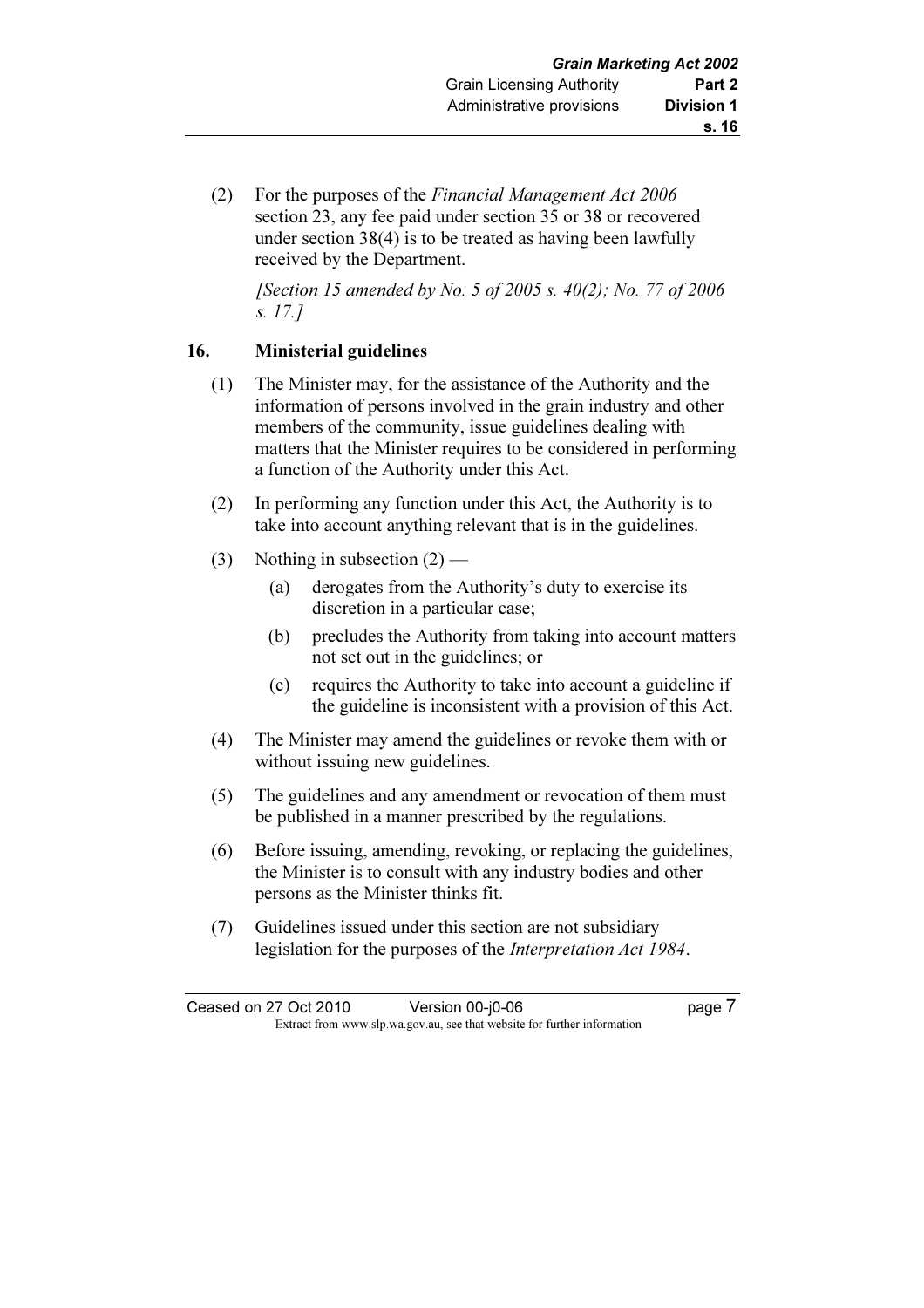#### 17. Minister may give directions

- (1) The Minister may give written directions to the Authority with respect to the performance of its functions, either generally or in relation to a particular matter, and the Authority is to give effect to any such direction.
- (2) The Minister must cause the text of any direction under subsection (1) to be laid before each House of Parliament, or dealt with under subsection (3), within 14 days after the direction is given.
- $(3)$  If
	- (a) at the commencement of the period referred to in subsection (2) a House of Parliament is not sitting; and
	- (b) the Minister is of the opinion that that House will not sit during that period,

 the Minister is to transmit a copy of the direction to the Clerk of that House.

- (4) A copy of a direction transmitted to the Clerk of a House is taken to have been laid before that House.
- (5) The laying of a copy of a direction that is taken to have occurred under subsection (4) is to be recorded in the Minutes, or Votes and Proceedings, of the House on the first sitting day of the House after the Clerk received the copy.
- (6) The text of a direction under subsection (1) is to be included in the annual report submitted by the accountable authority of the Department under the Financial Management Act 2006 Part 5.

[Section 17 amended by No. 5 of 2005 s.  $40(3)$ ; No. 77 of 2006 s. 17; No. 8 of 2009 s. 67.]

page 8 Version 00-j0-06 Ceased on 27 Oct 2010 Extract from www.slp.wa.gov.au, see that website for further information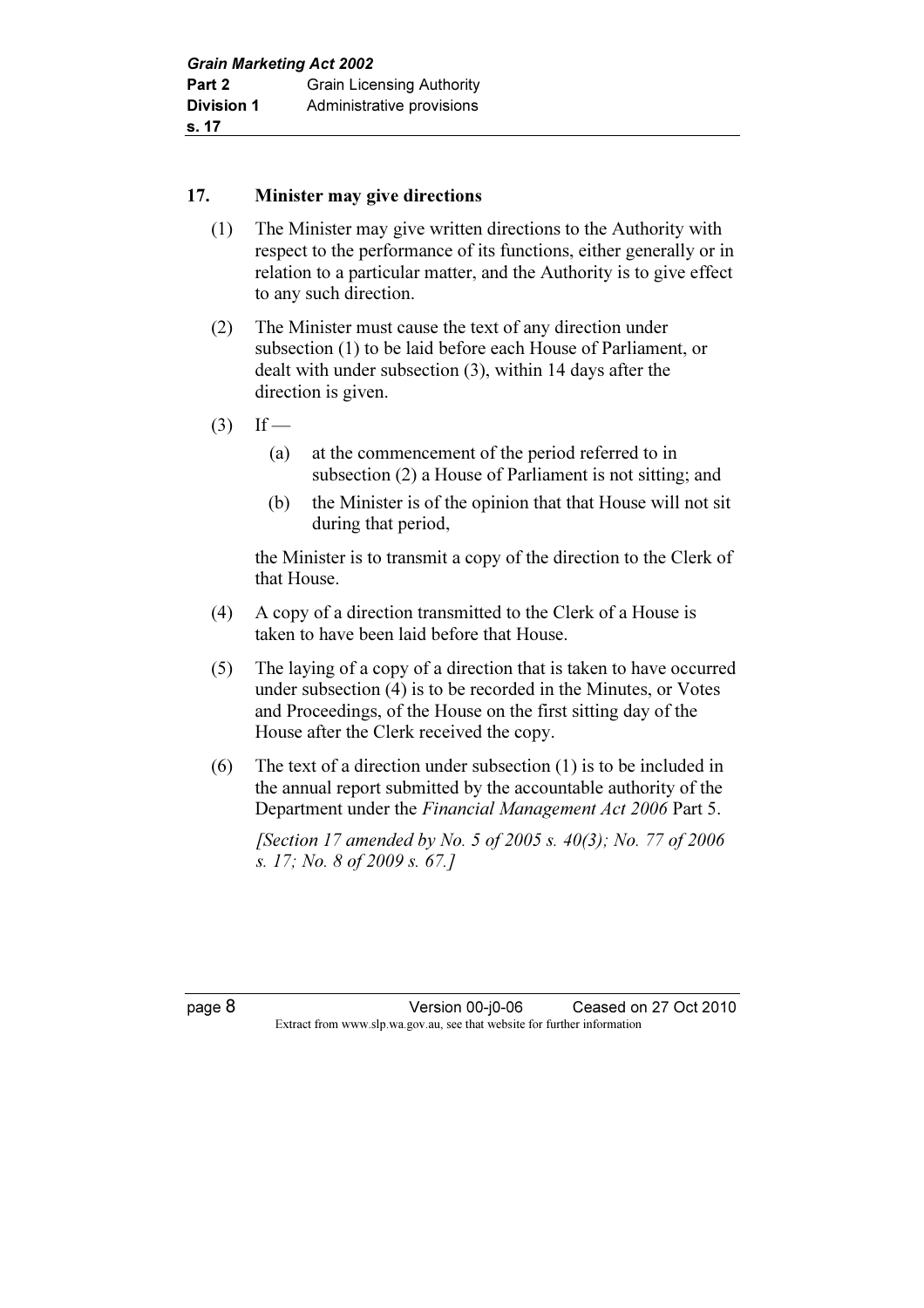#### 18. Minister to have access to information

- (1) The Minister is entitled
	- (a) to have information in the possession of the Authority; and
	- (b) if the information is in or on a document, to have, and make and retain copies of, that document.
- (2) For the purposes of subsection (1) the Minister may
	- (a) request the Authority to furnish information to the Minister;
	- (b) request the Authority to give the Minister access to information;
	- (c) for the purposes of paragraph  $(b)$  make use of the staff available to the Authority to obtain the information and furnish it to the Minister.
- (3) The Authority has to comply with a request under subsection (2) and make staff and facilities available to the Minister for the purposes of paragraph (c) of that subsection.
- (4) In this section —

document includes any tape, disk or other device or medium on which information is recorded or stored mechanically, photographically, electronically or otherwise;

information means information specified, or of a description specified, by the Minister that relates to the functions of the Authority.

# Division 2 — Functions

#### 19. Licensing

 It is a function of the Authority to administer the licensing scheme in Part 3.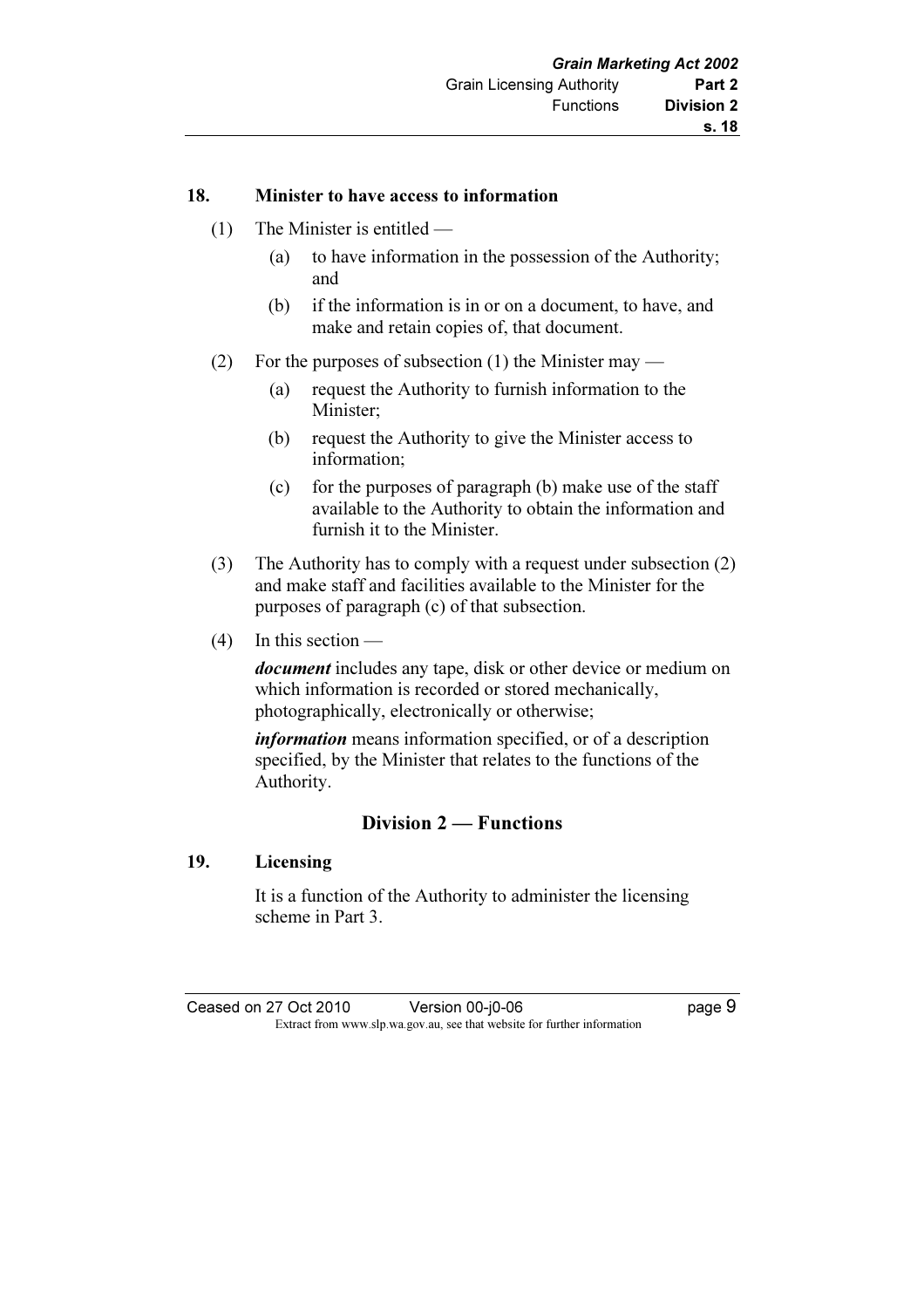#### 20. Reports to the Minister

 The Authority is to report to the Minister annually, and whenever directed by the Minister to do so, on —

- (a) the operation and effectiveness of the licensing scheme in Part 3; and
- (b) any other matters relating to the operation of this Act that the Minister specifies.

## 21. Powers, generally

 The Authority has all the powers it needs to perform its functions.

### 22. Power of entry

- (1) A power of entry given by this section is for ascertaining whether there has been a contravention of this Act or for obtaining evidence of a contravention and it includes the power to search and inspect any place, document, or other thing.
- (2) Except if the entry is authorised by the warrant of a justice, entry on to any land, premises or thing is not lawful unless —
	- (a) the consent of the owner or occupier has been obtained; or
	- (b) notice of the entry has been given under subsection (3).
- (3) Notice of an intended entry may be given to the owner or occupier of the land, premises or thing that is to be entered specifying the purpose for which the entry is required.
- (4) The notice has no effect unless it is given at least 24 hours before any entry under it but a notice that has been properly given applies for as long as entry is required for the purpose specified and successive entries for that purpose are to be regarded as entries to which that notice relates.
- (5) If notice has been given under subsection (3), a person authorised by the Authority to do so may lawfully enter the

page 10 Version 00-j0-06 Ceased on 27 Oct 2010 Extract from www.slp.wa.gov.au, see that website for further information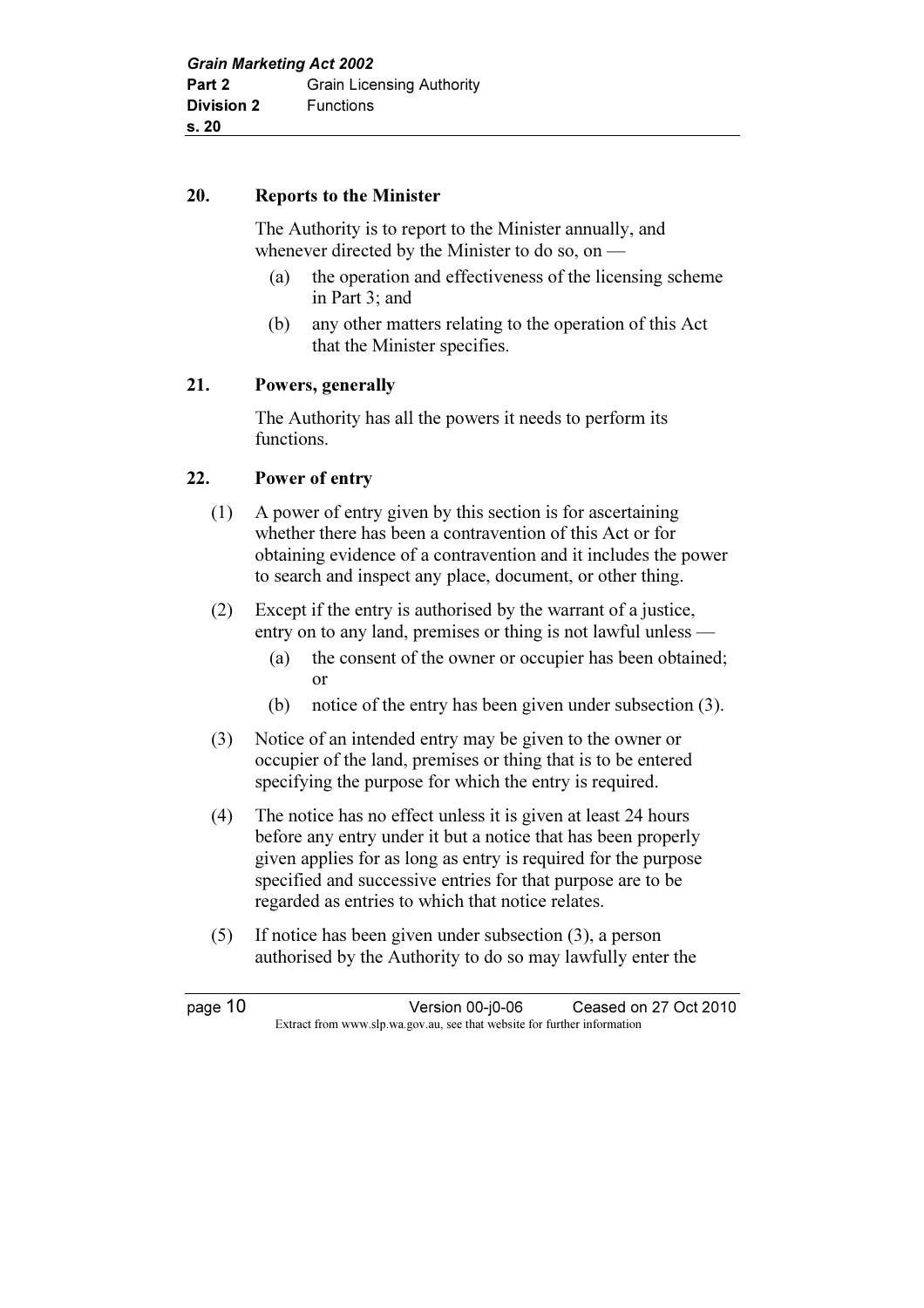land, premises or thing without the consent of the owner or occupier unless the owner or occupier or a person authorised by the owner or occupier objects to the entry.

- (6) A justice may by warrant authorise the Authority, by its authorised persons, to enter any land, premises, or thing if the justice is satisfied that the entry is reasonably required but —
	- (a) entry has been refused or is opposed or prevented;
	- (b) entry cannot be obtained;
	- (c) notice cannot be given under subsection (3) without unreasonable difficulty or without unreasonably delaying entry; or
	- (d) there is a reasonable likelihood that the purpose for which entry is required would be frustrated if notice of the entry were given.
- (7) A warrant granted under subsection  $(6)$ 
	- (a) is to be in the prescribed form;
	- (b) is to specify the purpose for which the land, premises or thing may be entered; and
	- (c) continues to have effect until the purpose for which it was granted has been satisfied.
- (8) A person executing a warrant may use any force reasonably necessary.
- (9) Entry under this section may be made with any assistants or equipment considered necessary for the purpose for which entry is required.
- (10) A person who enters or who has entered any land, premises or thing under this section is to give particulars of the purpose of, and the authority for, that entry on being requested to do so.
- (11) A person who hinders the exercise of a power given by this section commits an offence, but a refusal to give consent or an

Ceased on 27 Oct 2010 Version 00-j0-06 Page 11 Extract from www.slp.wa.gov.au, see that website for further information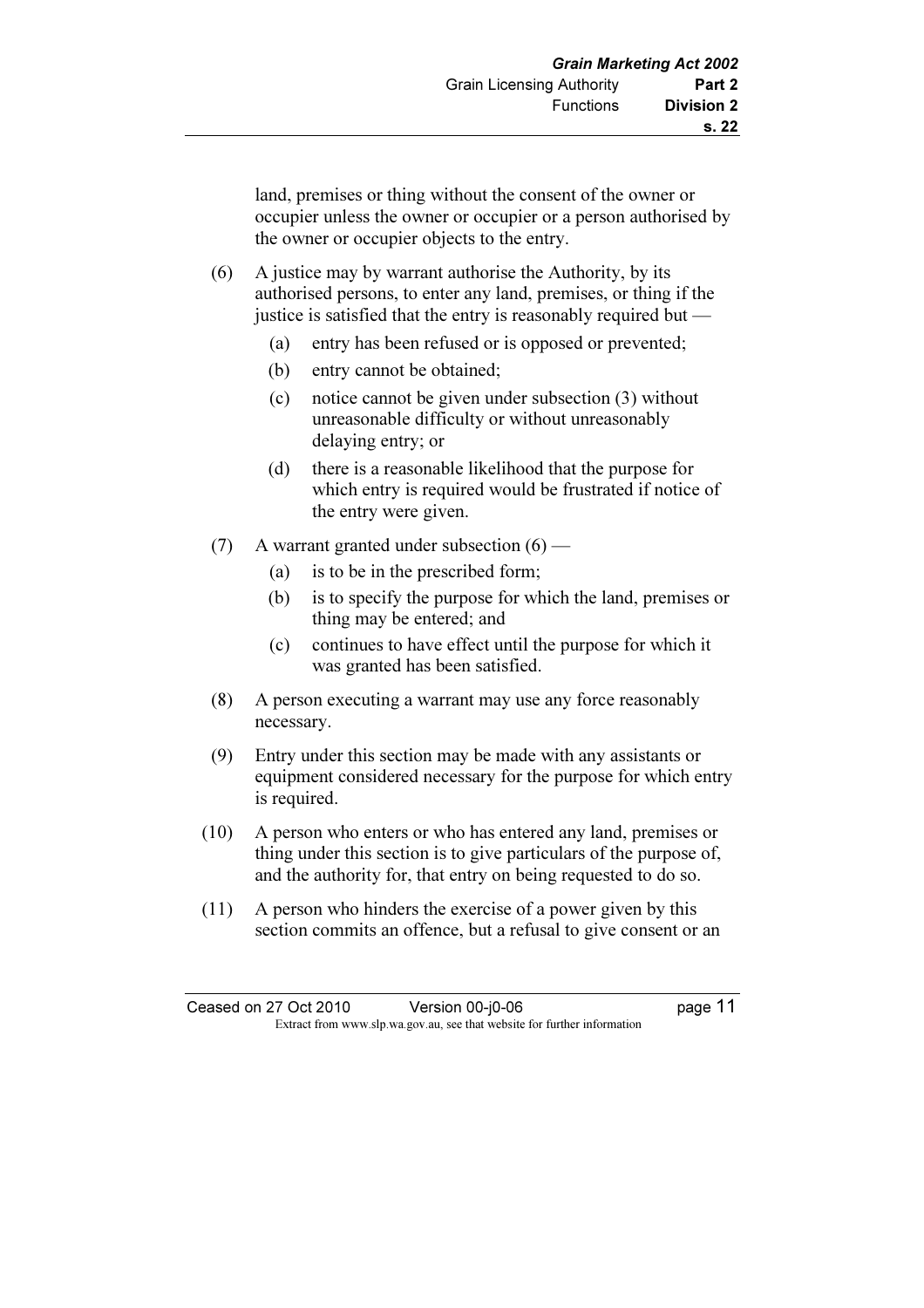objection contemplated by subsection (5) does not amount to hindering. Penalty: \$10 000.

page 12 Version 00-j0-06 Ceased on 27 Oct 2010 Extract from www.slp.wa.gov.au, see that website for further information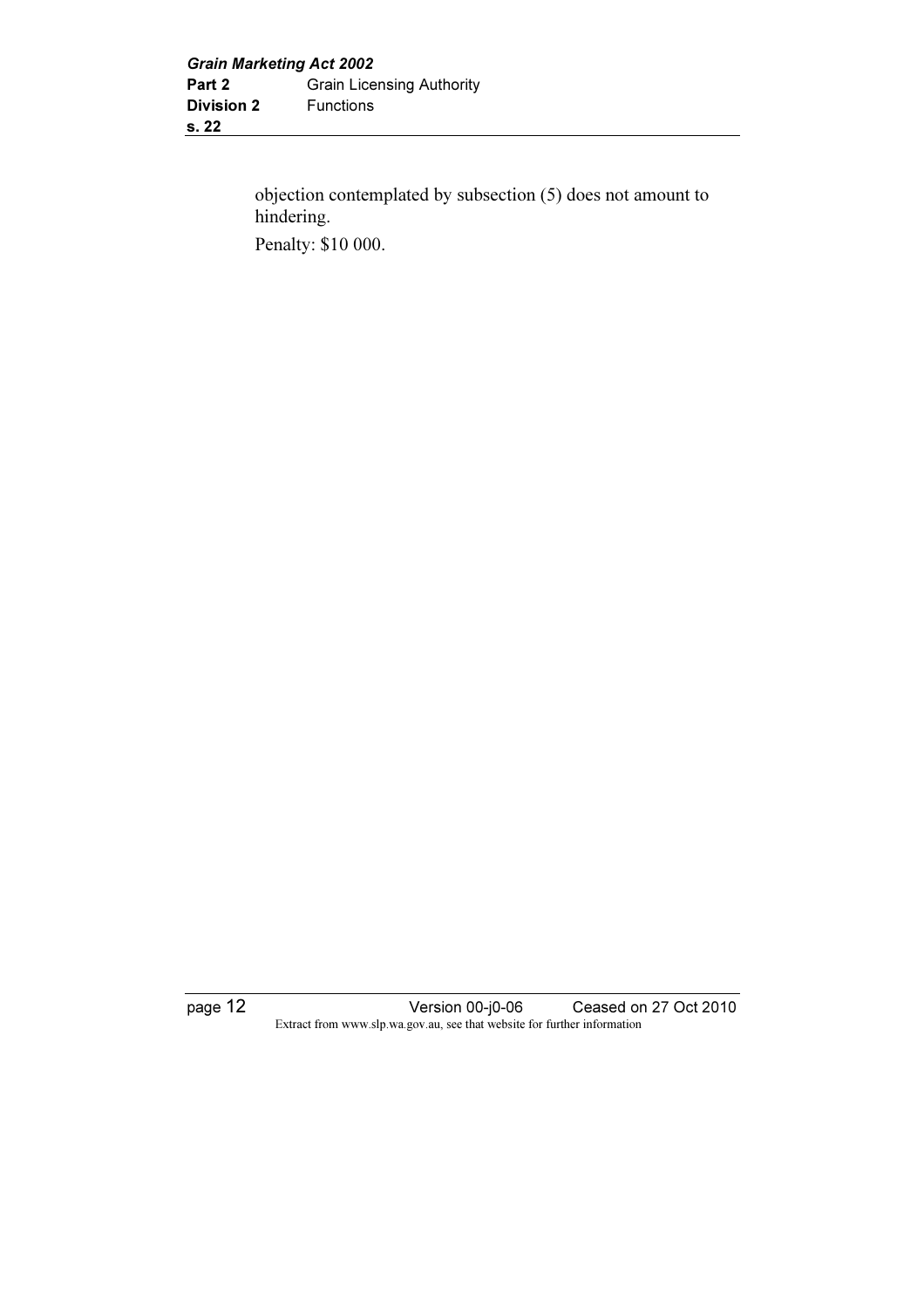# $\mathbf{P}$

# Division 1 — Controlled activities

## 23. Offence of buying prescribed grain for export in bulk

 (1) Except as allowed by subsection (2), a person who buys any prescribed grain from another person for export in bulk commits an offence.

Penalty:

- (a) for a first offence,  $$60,000$ ;
- (b) for a subsequent offence, \$120 000.
- (2) A person may buy prescribed grain from another person for export in bulk if —
	- (a) the buyer is the main export licence holder;
	- (b) the grain is bought in accordance with a special export licence; or
	- (c) the grain is bought from the main export licence holder or has previously been sold by a person who was, at the time of the transaction, the main export licence holder.

## 24. Offence of exporting prescribed grain in bulk

 (1) Except as allowed by subsection (2), a person who exports in bulk any prescribed grain commits an offence.

Penalty:

- (a) for a first offence,  $$60,000$ ;
- (b) for a subsequent offence, \$120 000.
- (2) A person may export in bulk any prescribed grain if
	- (a) the person is the main export licence holder;
	- (b) the grain is exported in accordance with a special export licence; or

Ceased on 27 Oct 2010 Version 00-j0-06 Page 13 Extract from www.slp.wa.gov.au, see that website for further information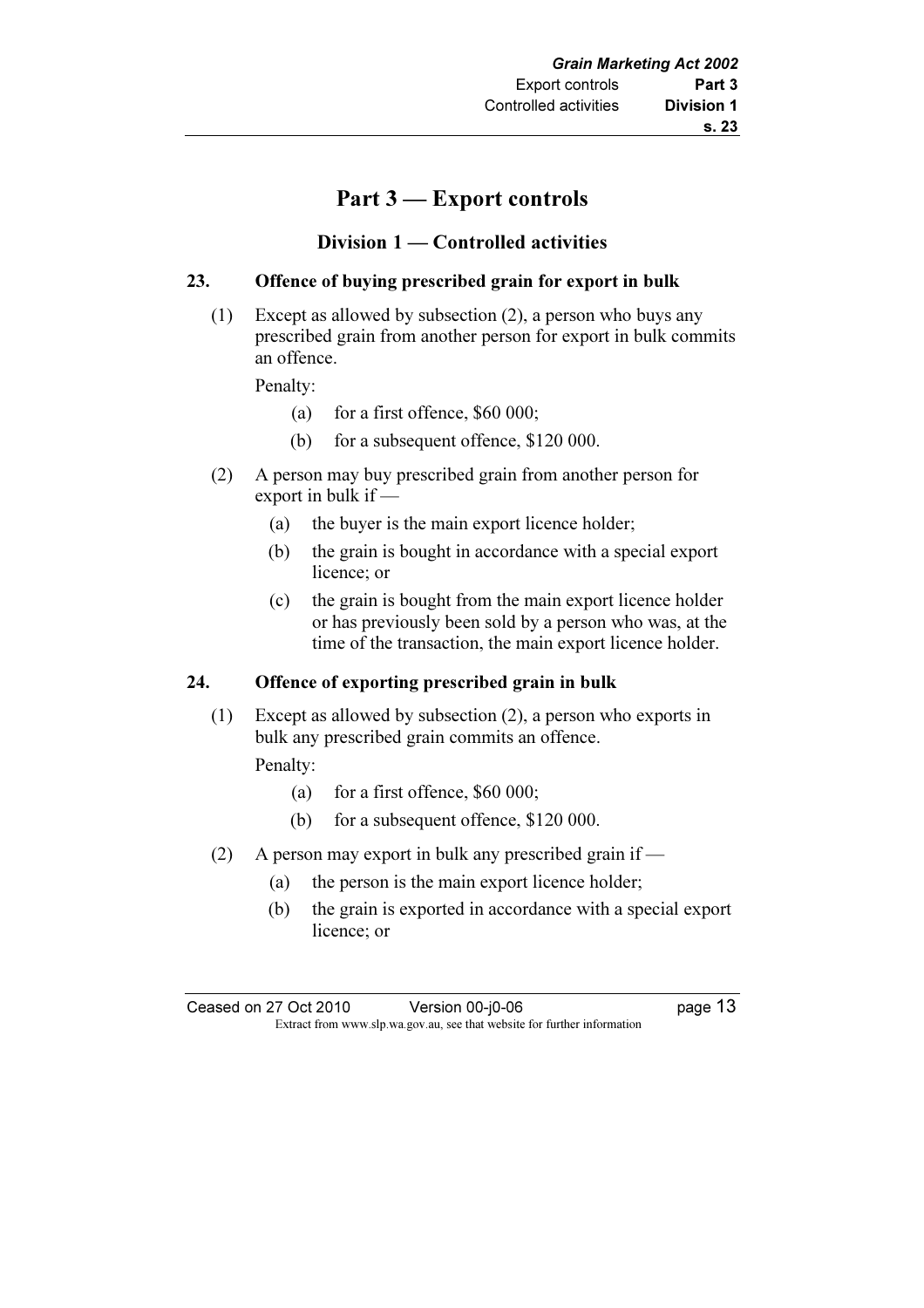(c) the grain was bought from, or has previously been sold by, a person who, at the time of the transaction, was the main export licence holder.

# Division 2 — Main export licence

### 25. Main export licence

 The Authority may, with the Minister's approval, grant a licence that, while the licence has effect, authorises its holder —

- (a) to buy any prescribed grain for export in bulk; and
- (b) to export in bulk any prescribed grain.

### 26. When main export licence has effect

- (1) A main export licence has effect from the time specified in the licence unless the licence is cancelled.
- (2) A main export licence cannot be granted to come into effect at a time when another main export licence is in effect.

### 27. First main export licence

 The Authority is to be taken to have, with the Minister's approval, granted the first main export licence to Grain Pool Pty Ltd with effect from when this Part comes into operation.

## 28. Obligation to buy grain

- (1) It is a condition of the main export licence that the main export licence holder buy all prescribed grain that a person offers to sell to it unless subsection (3) allows it to decline the offer.
- (2) The terms on which the main export licence holder is obliged to buy the grain are those on which it buys similar grain in similar circumstances from other persons.
- (3) An offer may be declined if the main export licence holder has reasonable grounds for believing that the grain offered —

page 14 Version 00-j0-06 Ceased on 27 Oct 2010 Extract from www.slp.wa.gov.au, see that website for further information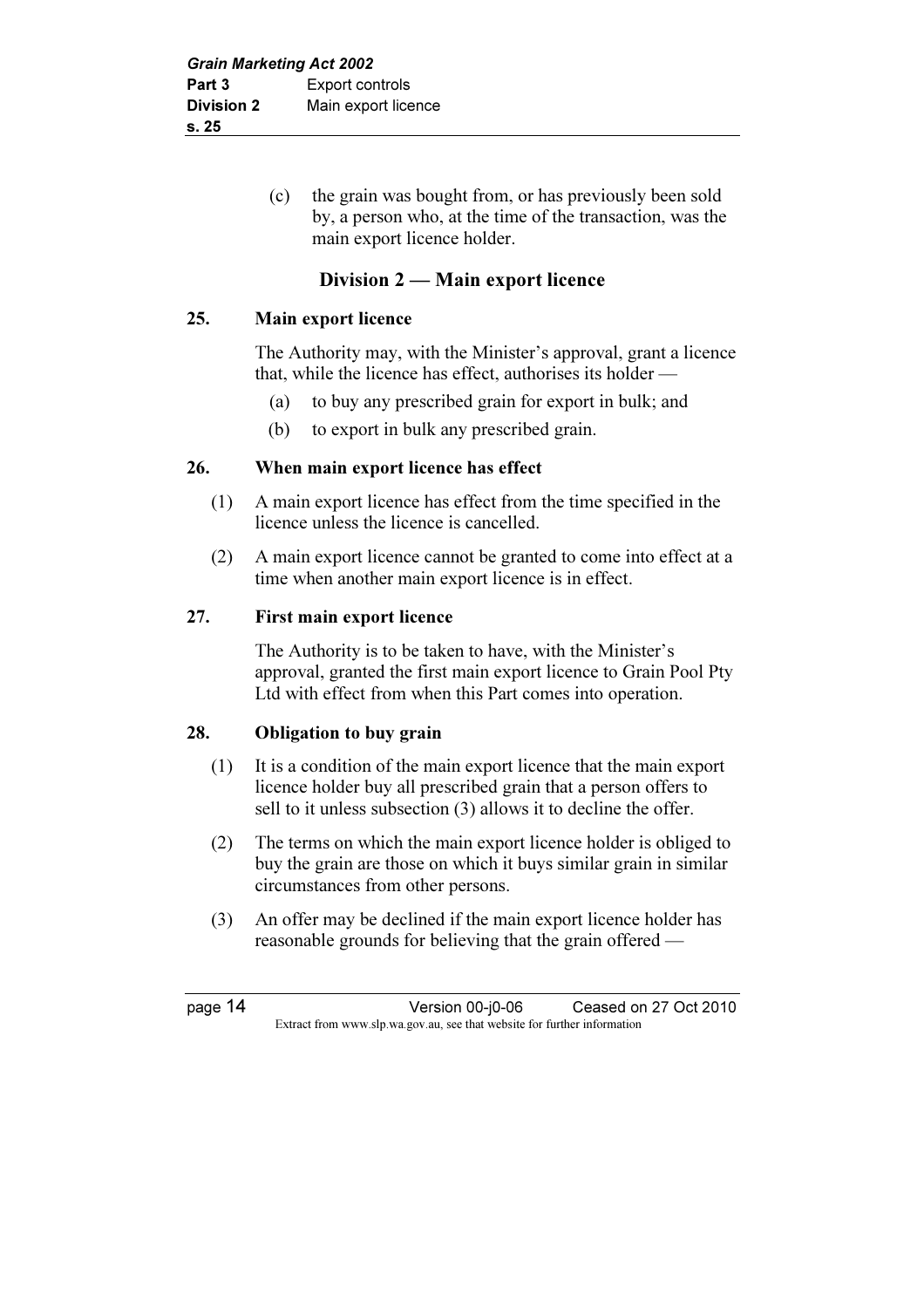- (a) was harvested before the most recent 1 October; or
- (b) does not comply with any standard set by the main export licence holder that applies to that grain.

# Division 3 — Special export licence

### 29. Special export licence

- (1) The Authority may grant a licence that, while the licence has effect, authorises its holder —
	- (a) to buy any prescribed grain specified in the licence for the purpose of its export in bulk in accordance with this Act; and
	- (b) to export in bulk any prescribed grain specified in the licence to any market specified in the licence.
- (2) In subsection  $(1)$  —

market means a country or part of a country.

### 30. Details to be specified in application

An application for a special export licence is to specify —

- (a) the prescribed grain for which the licence is sought;
- (b) the market for which the licence is sought;
- (c) the term for which the licence is sought;
- (d) the season of production of the prescribed grain for which the licence is sought; and
- (e) the quantity of prescribed grain for which the licence is sought.

#### 31. Prerequisites for grant of special export licence

 (1) The Authority cannot grant a special export licence the term of which begins during the year commencing on the day on which this Act comes into operation unless the Minister authorises the grant of the licence.

Ceased on 27 Oct 2010 Version 00-j0-06 **page 15** Extract from www.slp.wa.gov.au, see that website for further information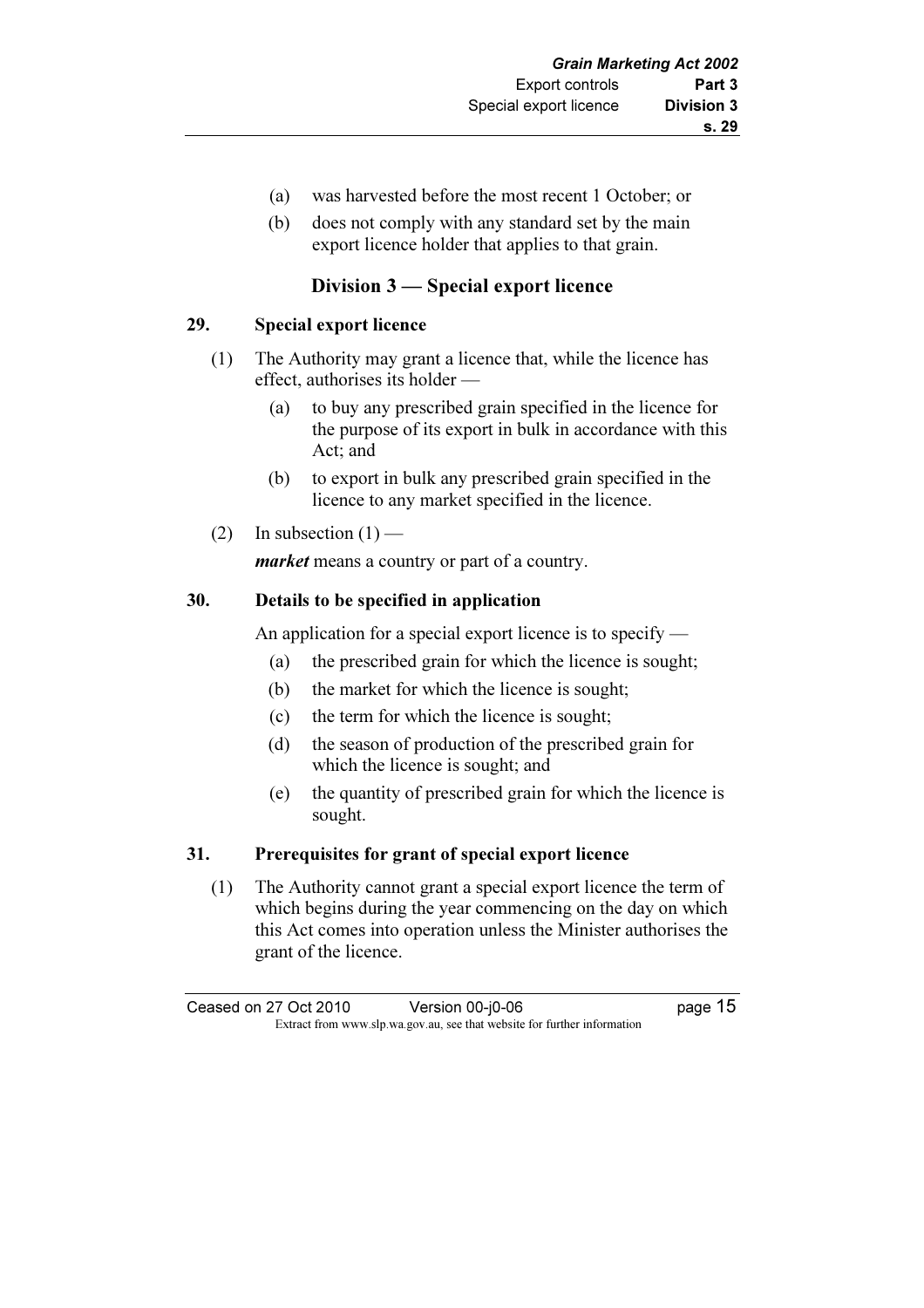- (2) Before deciding whether to grant any other special export licence, the Authority is to —
	- (a) ascertain whether the main export licence holder exports prescribed grain to the market for which the special export licence is sought; and
	- (b) if so, decide whether the price at which the main export licence holder exports that grain incorporates a premium resulting from the exercise by it of its market power as the main export licence holder.
- (3) If the Authority decides under subsection (2)(b) that the main export licence holder's price incorporates a premium of that kind —
	- (a) the Authority is required to consult the main export licence holder before granting the special export licence; and
	- (b) the Authority cannot grant the special export licence if it considers that to do so would be likely to affect the premium to an extent that the Authority considers to be significant.
- (4) Before deciding whether to grant any special export licence, the Authority is to consider the effect, if any, that granting the licence would be likely to have on the State's reputation as a grain exporter and on the State's grain industry generally.

# 32. Term of special export licence

- (1) The Authority may grant a special export licence for any term of at least one year that the Authority thinks appropriate.
- (2) The Authority may, by notice in writing to the holder of a special export licence, extend the term of the licence.
- (3) A special export licence has effect during the term of the licence unless the licence is cancelled.

page 16 Version 00-j0-06 Ceased on 27 Oct 2010 Extract from www.slp.wa.gov.au, see that website for further information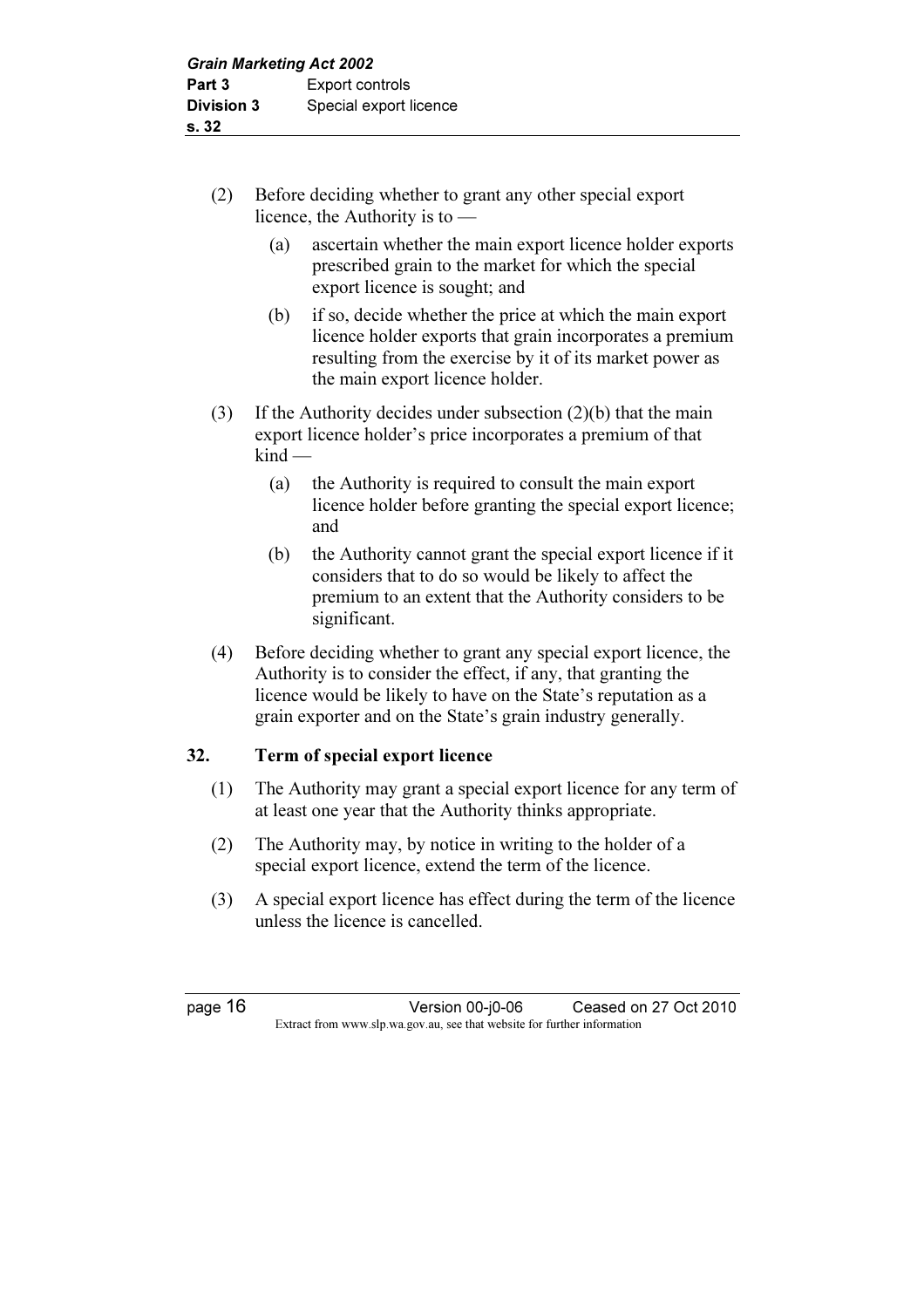#### 33. Special export licence conditions

- (1) The Authority may grant a special export licence subject to any conditions that the Authority thinks appropriate.
- (2) Without limiting the conditions that can be imposed under subsection  $(1)$ , those conditions include conditions as to —
	- (a) the quality of the grain that may be bought or exported under the licence;
	- (b) the season of production of the grain that may be bought or exported under the licence; and
	- (c) how grain bought or exported under the licence may be described.
- (3) The Authority may, by notice in writing to the holder of a special export licence, vary or revoke any condition of the licence or impose any new condition.
- (4) A power given by subsection (3) may be exercised by the Authority, at any time, at the request of the licence holder or of its own motion.

#### 34. Matters to be specified in special export licence

 A special export licence is to specify, in addition to the grain and the market that are required by section 29 to be specified —

- (a) the term of the licence;
- (b) the quantity of prescribed grain to which it applies; and
- (c) any conditions to which the licence is subject.

## Division 4 — General licensing provisions

#### 35. Application for licence

 (1) An application for a licence is to be made to the Authority in a form approved by the Authority and is to be accompanied by the application fee prescribed in the regulations.

Ceased on 27 Oct 2010 Version 00-j0-06 Page 17 Extract from www.slp.wa.gov.au, see that website for further information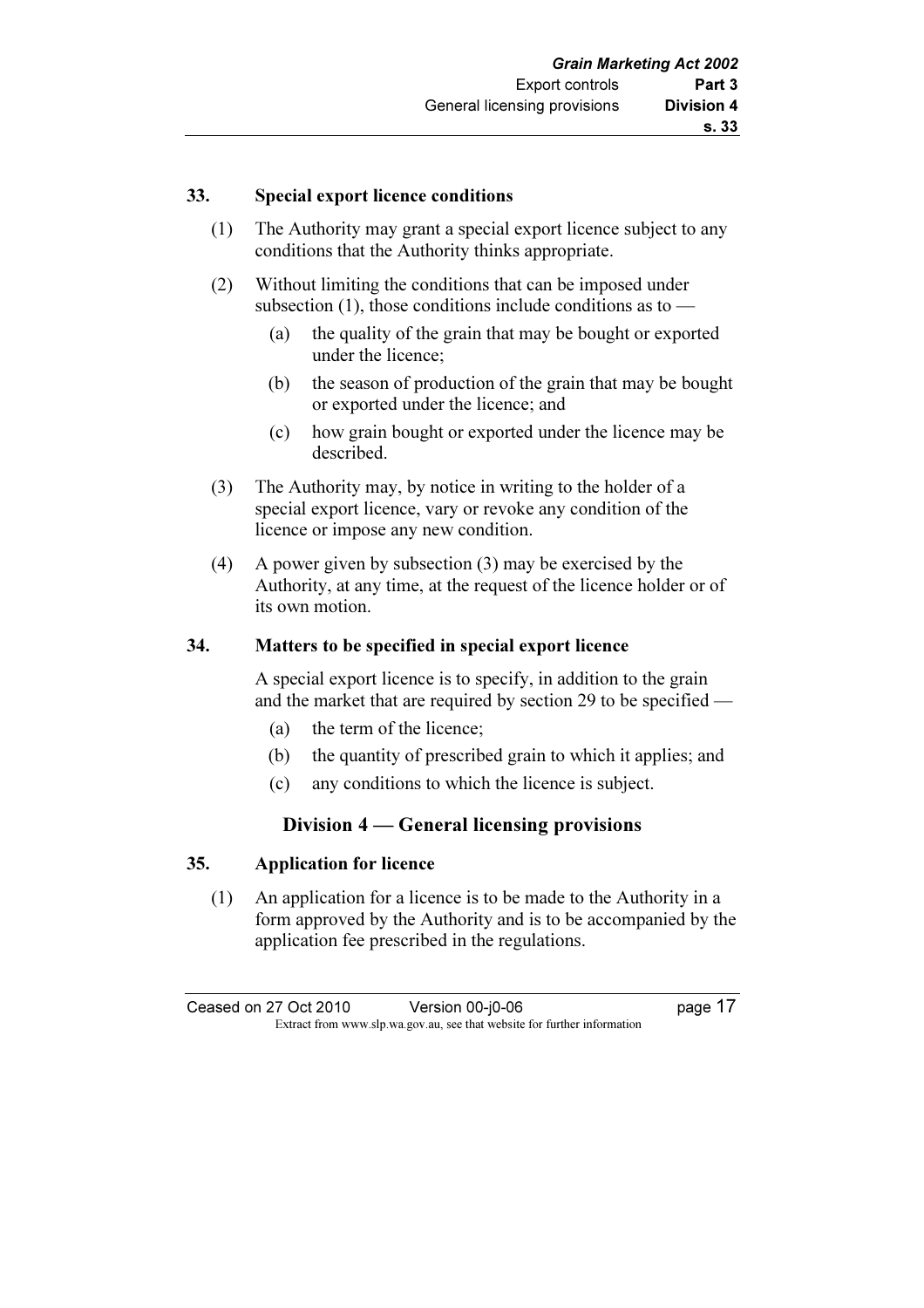- (2) The Authority may require an applicant for a licence to provide any additional information that the Authority considers necessary for the proper consideration of the application.
- (3) The applicant is to provide the Authority with any additional information required in subsection (2) within 30 days of receipt of the request for additional information.
- (4) Subject to subsection (5) the Authority will reach a decision on applications received as soon as is practical but no later than 30 days after receipt of the application and prescribed fee under subsection (1) or the receipt of the required additional information under subsection (2), whichever the case may be.
- (5) The Minister may, if requested by the Authority, extend the period within which the Authority makes a decision on an application.

### 36. Licence not transferable

A licence is not transferable.

### 37. Cancellation of licence

- (1) The Authority may cancel a licence by giving the holder of the licence notice in writing that the licence is cancelled.
- (2) The notice of cancellation is to specify the time when the cancellation takes effect and the reasons for cancellation.
- (3) The main export licence cannot be cancelled except as directed by the Minister.
- (4) Unless the decision to cancel the licence is reversed under section 40 or its effect is postponed by that section, the cancellation has effect from the time specified in the notice.

#### 38. Licence fees

 (1) If the Authority decides to grant a licence, before it does so the person to whom it is to be granted is required to pay to the

page 18 Version 00-j0-06 Ceased on 27 Oct 2010 Extract from www.slp.wa.gov.au, see that website for further information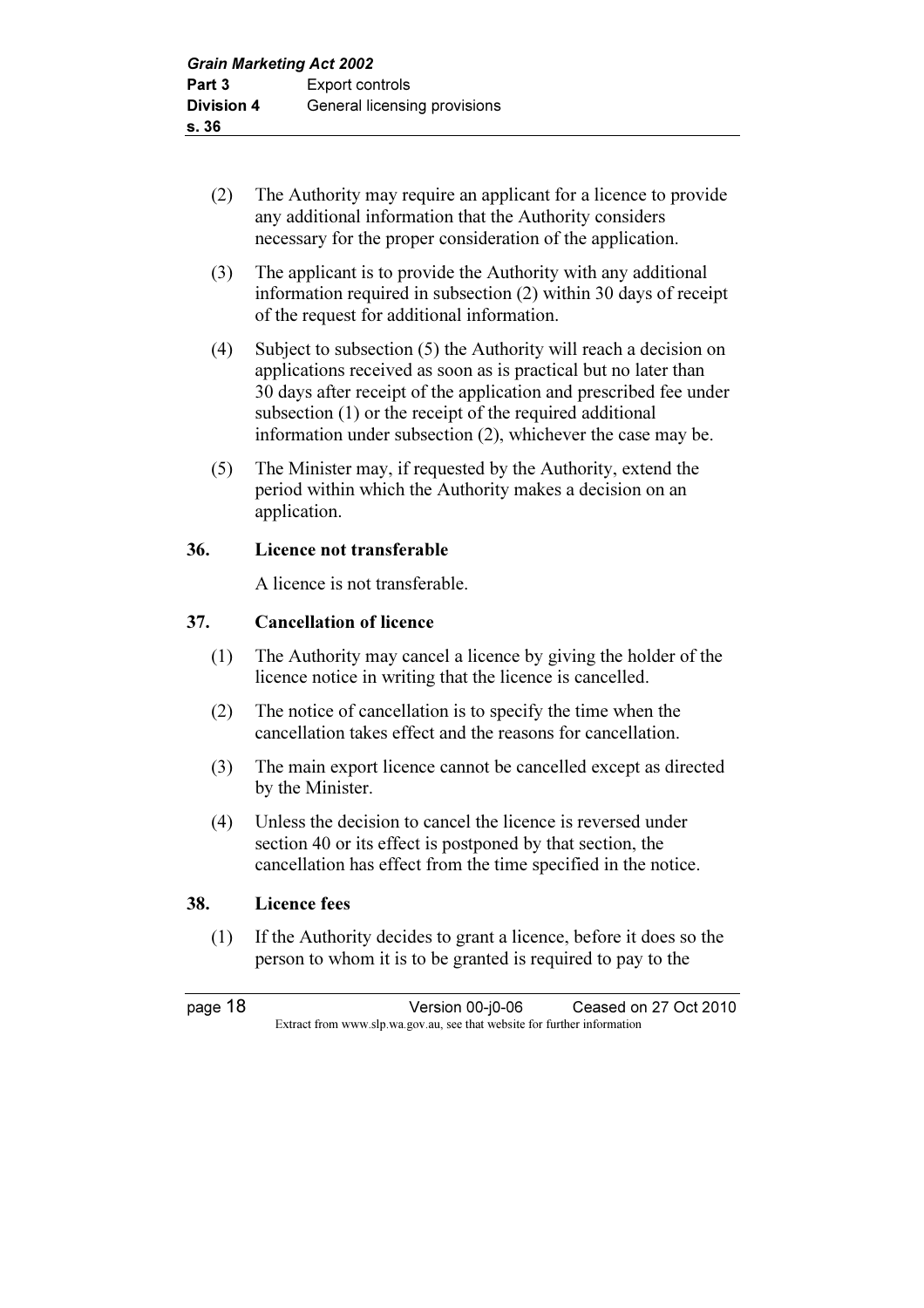Authority the fee prescribed by the regulations for the grant of the licence.

- (2) Subsection (1) does not apply to the first main export licence referred to in section 27.
- (3) The holder of a licence must pay to the Authority any other relevant licence fee prescribed by the regulations.
- (4) An employee of the Department authorised in writing by the executive officer of the Authority may recover any outstanding licence fee in a court of competent jurisdiction as a debt due from the holder of the licence to the State.

### 39. Notice of decisions

 If the Authority refuses to grant a licence, the Authority is to give written notice of the decision and the reasons for it to the applicant for the licence within 14 days after the decision is made.

### 40. Appeals

 $(1)$  In this section —

licence means a special export licence;

*licensing decision* means a decision of the Authority to refuse to grant a licence, to cancel a licence, or to vary a condition of, or impose a new condition in respect of, a licence.

- (2) A person who is aggrieved by a licensing decision may, within 30 days after receiving notice of the decision, appeal to the Minister against the decision by giving the Minister a notice of appeal in accordance with subsection (3).
- (3) The notice of appeal is to be in writing and set out the grounds of appeal and any representations that the appellant wishes to make in support of the appeal.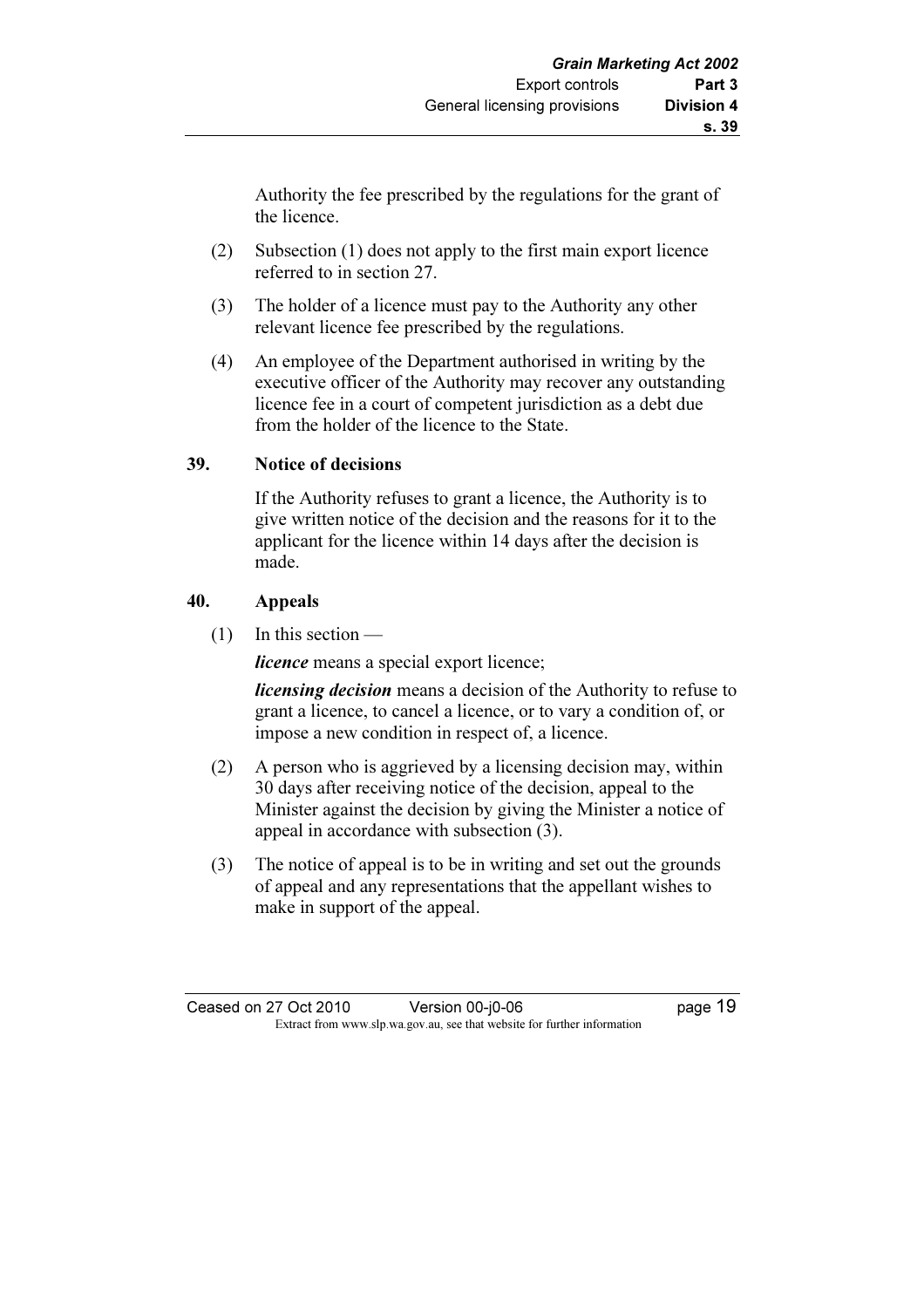- (4) If the appeal is against the cancellation of a licence, the time when the cancellation has effect is postponed until the appeal is dealt with or withdrawn, and the time specified in the notice of cancellation may be varied when dealing with the appeal.
- (5) The Minister may determine the appeal by confirming, varying, or reversing the decision of the Authority.
- (6) The Minister's determination is final and the Authority is to give effect to that determination.
- (7) The Minister shall, as far as is practical, make his determination on the appeal within 30 days of having received a notice of appeal in accordance with subsection (3).
- (8) The Minister is to cause notice of his or her determination, together with reasons for it, to be given to the appellant within 7 days after it is made.

page 20 Version 00-j0-06 Ceased on 27 Oct 2010 Extract from www.slp.wa.gov.au, see that website for further information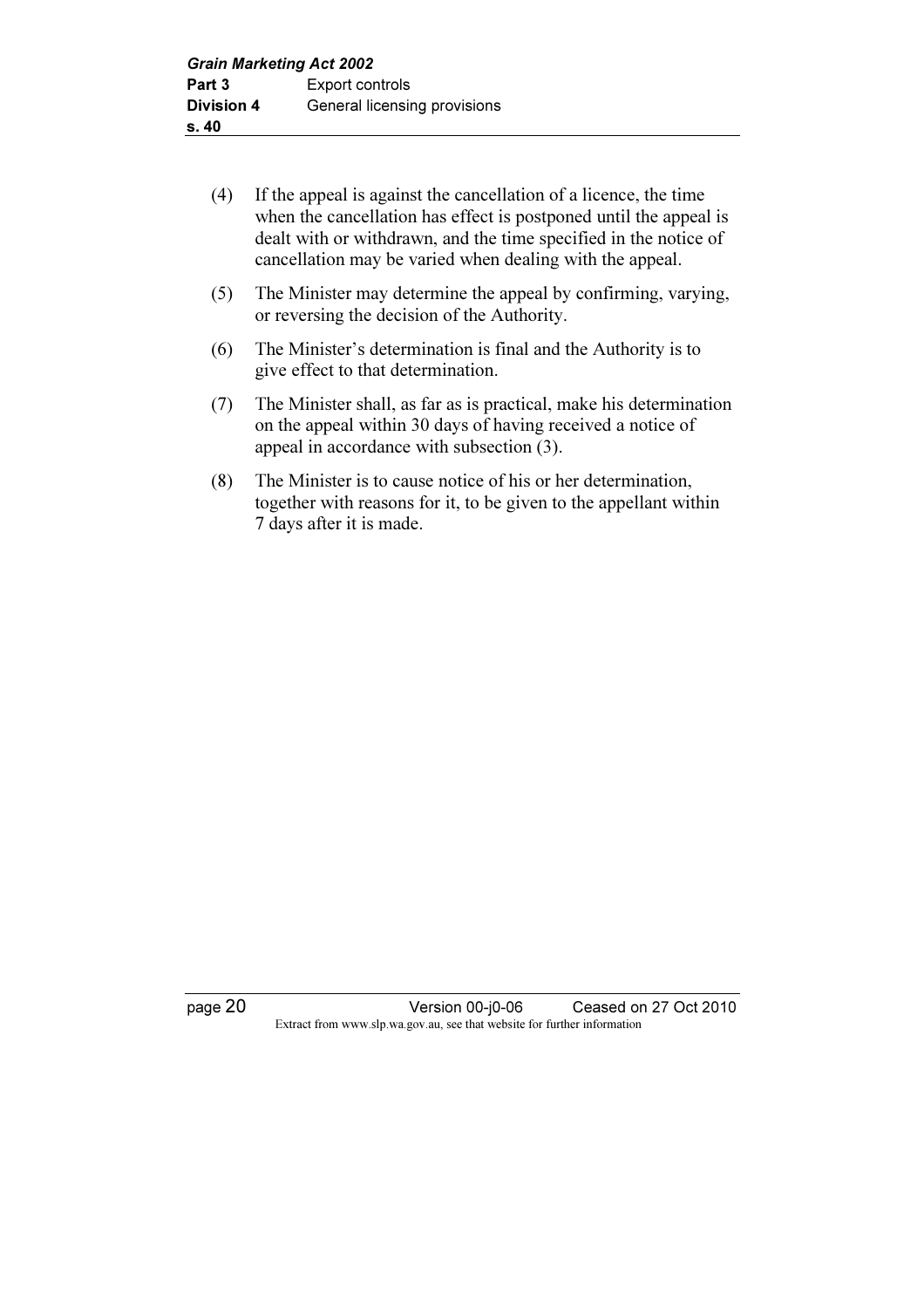# Part 4 — Miscellaneous

#### 41. Exemption for restrictive trade practices

 For the purposes of the Commonwealth Trade Practices Act 1974 and the Competition Code, this section authorises —

- (a) the export by the main export licence holder of any prescribed grain in accordance with the main export licence; and
- (b) anything else done by the main export licence holder
	- (i) in accordance with the main export licence; or
	- (ii) in connection with anything done in accordance with the main export licence.

#### 42. Publication of information about special export licences

- (1) The Authority is required to make publicly available information, as prescribed by subsection (2) or the regulations, about applications that have been made for special export licences and special export licences that it has granted.
- (2) The information is to include details of
	- (a) the number of applications that have been made that relate to each prescribed grain produced in each season of production;
	- (b) the total amount of each prescribed grain produced in each season of production for which a special export licence was sought; and
	- (c) the total amount of each prescribed grain produced in each season of production for which a special export licence was granted.

#### 43. Evidence

 (1) In proceedings for an offence against this Act, unless the court orders otherwise or this subsection does not apply because of

Ceased on 27 Oct 2010 Version 00-j0-06 Page 21 Extract from www.slp.wa.gov.au, see that website for further information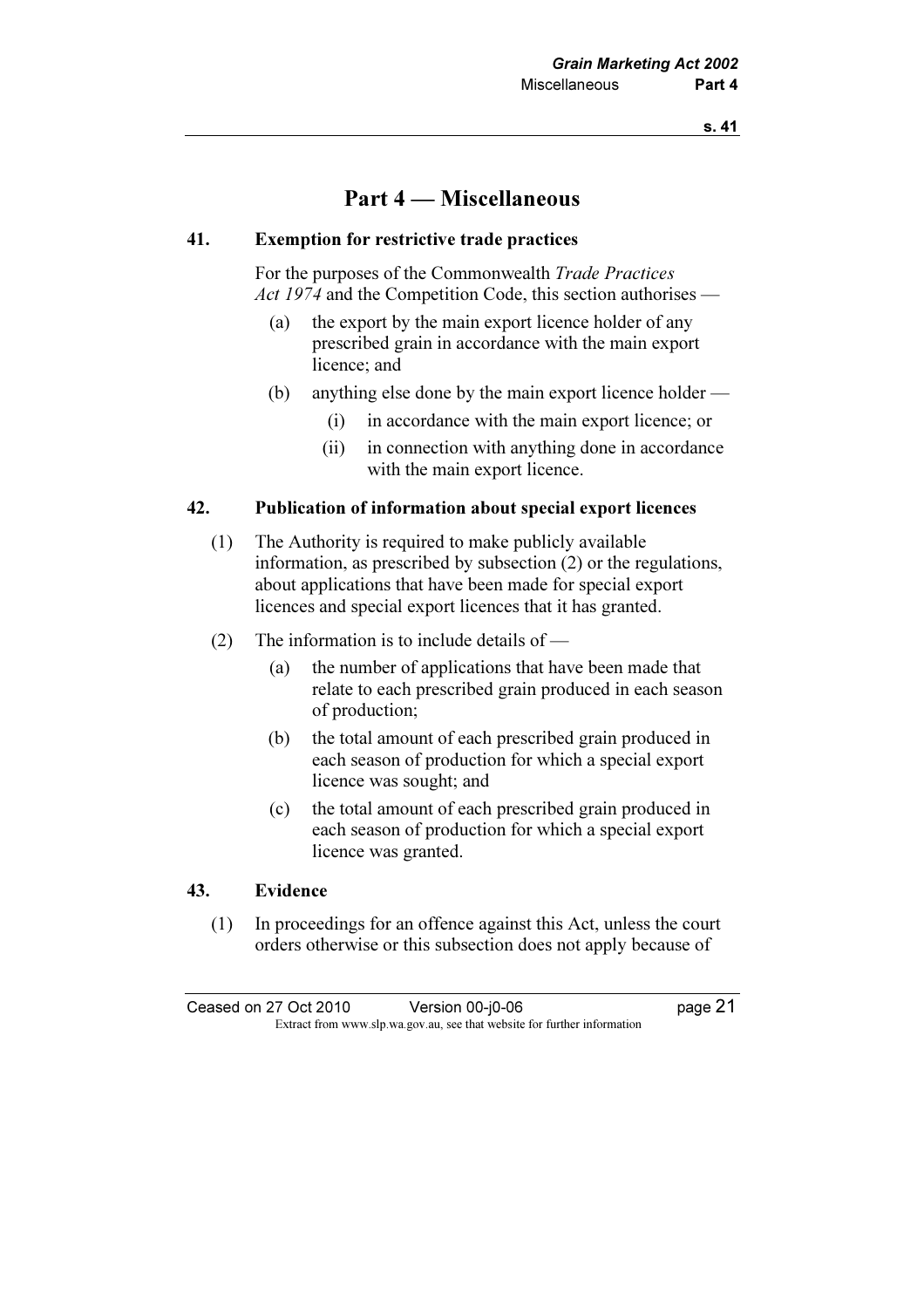subsection (2), a certificate purporting to be signed by the Chairman containing a statement described in subsection (3) is, without proof of the signature of the person appearing to have signed the certificate or of the appointment of the person as the Chairman, evidence of any fact stated in the certificate.

- (2) Subsection (1) does not apply to the use of a certificate as evidence of a particular fact unless —
	- (a) at least 28 days before the day on which the certificate is sought to be used as evidence, the accused has been served with notice of intention to give evidence of that fact by a certificate under this section; and
	- (b) the accused has not, at least 14 days before the day on which the certificate is sought to be used as evidence, given notice in writing requiring that the Chairman attend as a witness.
- (3) The certificate may contain a statement
	- (a) that a person is or was, or is not or was not, the main export licence holder;
	- (b) that a person is or was, or is not or was not, authorised by a licence under this Act to do anything specified in the certificate;
	- (c) that a licence specified in the certificate is or was, or is not or was not, in effect;
	- (d) that a special export licence specified in the certificate is or was, or is not or was not, subject to any condition specified in the certificate;
	- (e) that anything referred to in any of paragraphs (a) to (d) that is specified in the certificate applied on or during the day or days or period specified in the certificate;
	- (f) that a licence specified in the certificate was cancelled on a day specified in the certificate.

[Section 43 amended by No. 84 of 2004 s. 82.]

page 22 Version 00-j0-06 Ceased on 27 Oct 2010 Extract from www.slp.wa.gov.au, see that website for further information

s. 43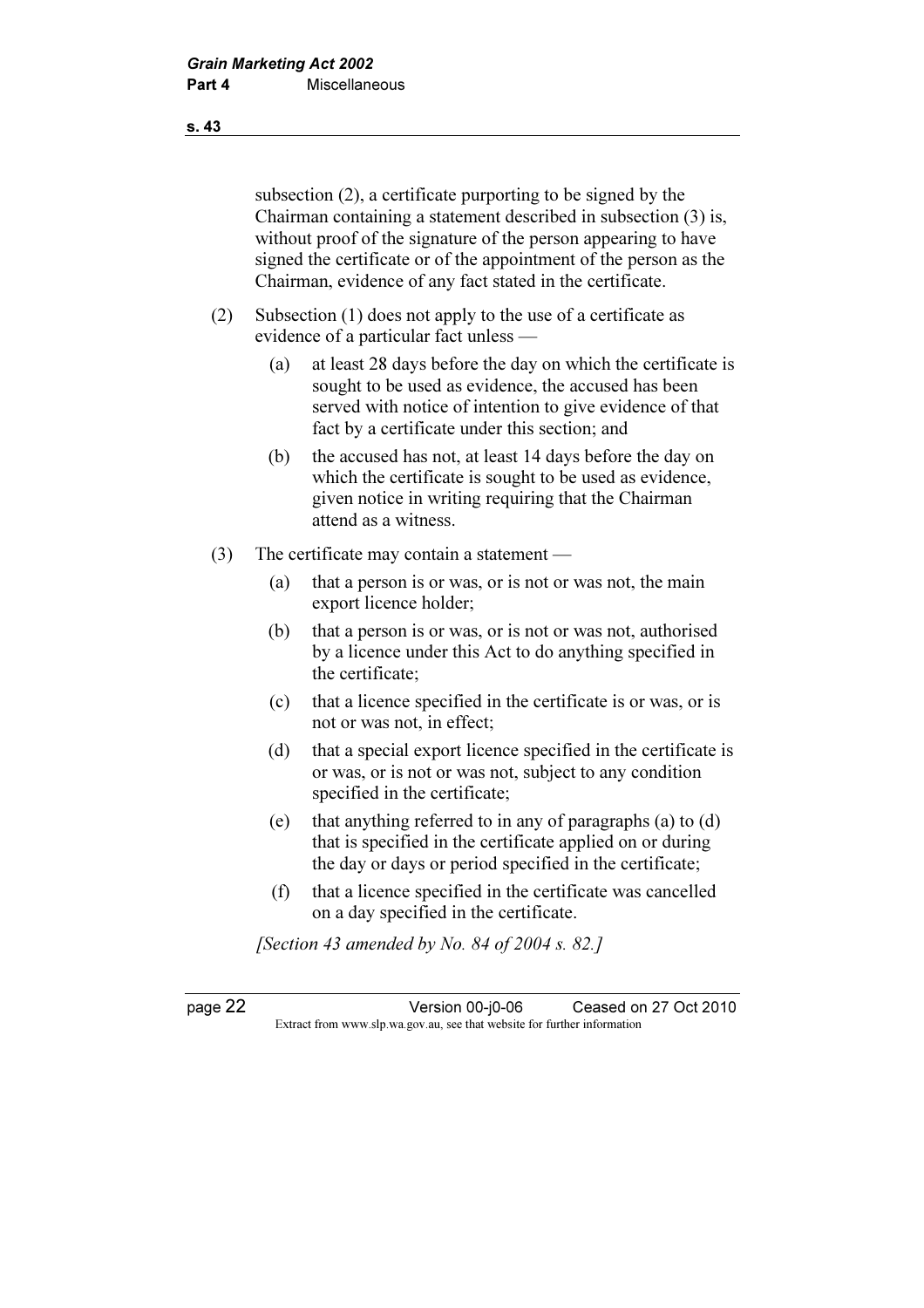### 44. Regulations

- (1) The Governor may make regulations prescribing all matters that are required or permitted by this Act to be prescribed, or are necessary or convenient to be prescribed for giving effect to the purposes of this Act.
- (2) Without limiting subsection (1), regulations may be made prescribing the procedures governing meetings of the Authority.
- (3) If an effect of a regulation would be that
	- (a) something becomes a prescribed grain that would not have been a prescribed grain had the regulation not come into effect; or
	- (b) something that is a prescribed grain would cease to be a prescribed grain when the regulation comes into effect,

 the regulations have to ensure that the effect described in paragraph (a) or (b) does not occur until a period of at least 6 months commencing on the day on which the regulation was published in the Gazette has passed.

### 45. Repeal

The *Grain Marketing Act 1975* is repealed.

#### 46. Transitional and saving provisions

The transitional and saving provisions in Schedule 1 have effect.

#### 47. Consequential amendments

 The Acts specified in Schedule 2 are amended as set out in that Schedule.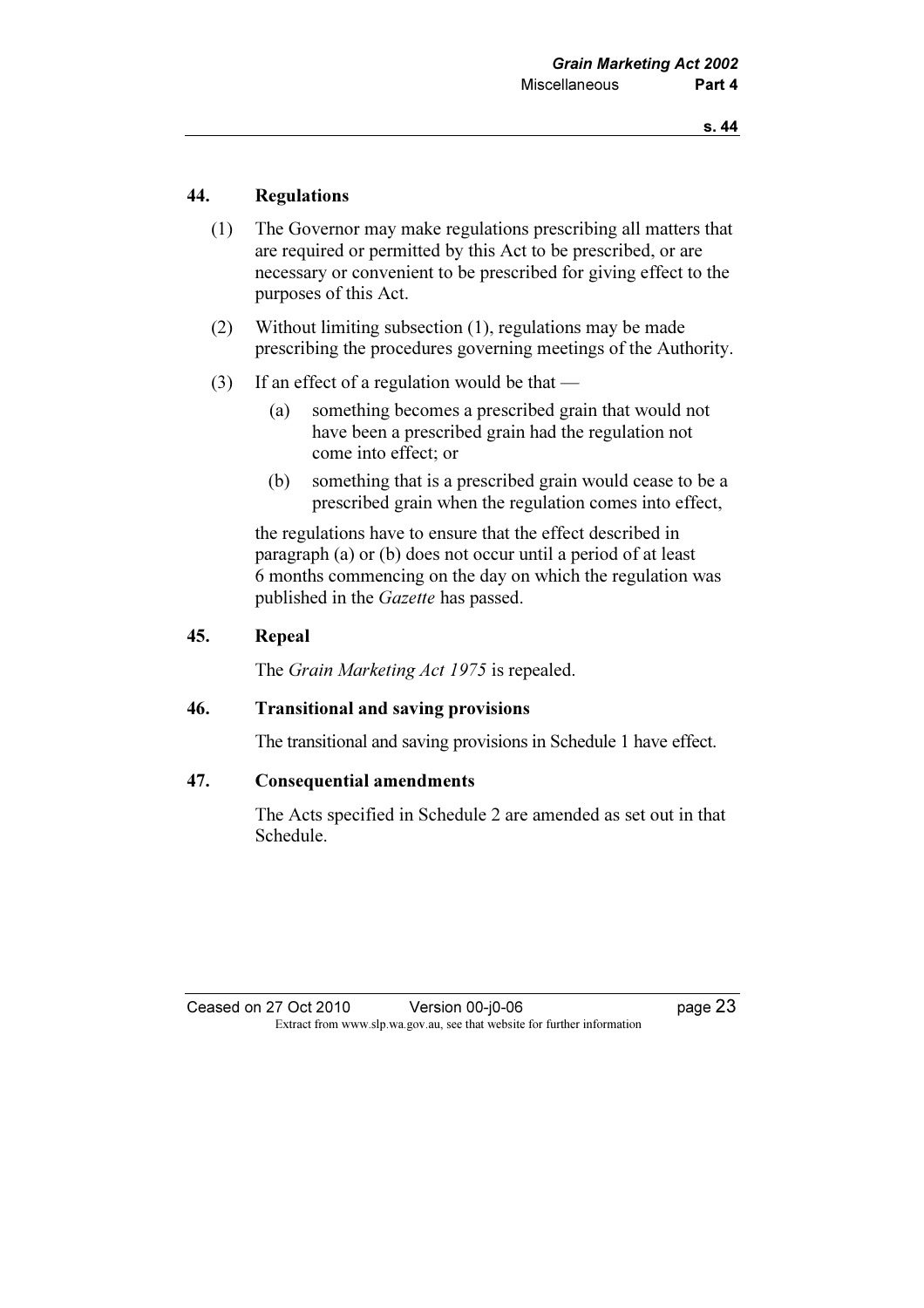s. 48

#### 48. Review of Act

 (1) The Minister is to carry out a review of the operation and effectiveness of this Act and in the course of that review the Minister is to consider and have regard to —

- (a) the effectiveness of the operations of the Authority;
- (b) the need for the continuation of the functions of the Authority; and
- (c) any other matters that appear to the Minister to be relevant to the operation and effectiveness of this Act.
- (2) The review is to be carried out as soon as is practicable after
	- (a) the expiration of 5 years from the commencement of this Act; or
	- (b) in the Minister's opinion, a material change occurs in the ownership or control of —
		- (i) Grain Pool Pty Ltd; or
		- (ii) Co-operative Bulk Handling Limited, a company incorporated under the Companies Act 1893, and deemed to be registered under the Companies (Co-operative) Act 1943,

whichever occurs first.

 (3) The Minister is to prepare a report based on the review and, as soon as is practicable after the report is prepared, cause it to be laid before each House of Parliament.

## 49. Expiry of Act

- (1) If the Minister makes an order under subsection (2), this Act, other than subsections  $(4)$ ,  $(5)$ , and  $(6)$ , expires on the day specified as the expiry day in that order.
- (2) The Minister may, by an order published in the Gazette, specify as the expiry day a day that is  $\overline{\phantom{a}}$

page 24 Version 00-j0-06 Ceased on 27 Oct 2010 Extract from www.slp.wa.gov.au, see that website for further information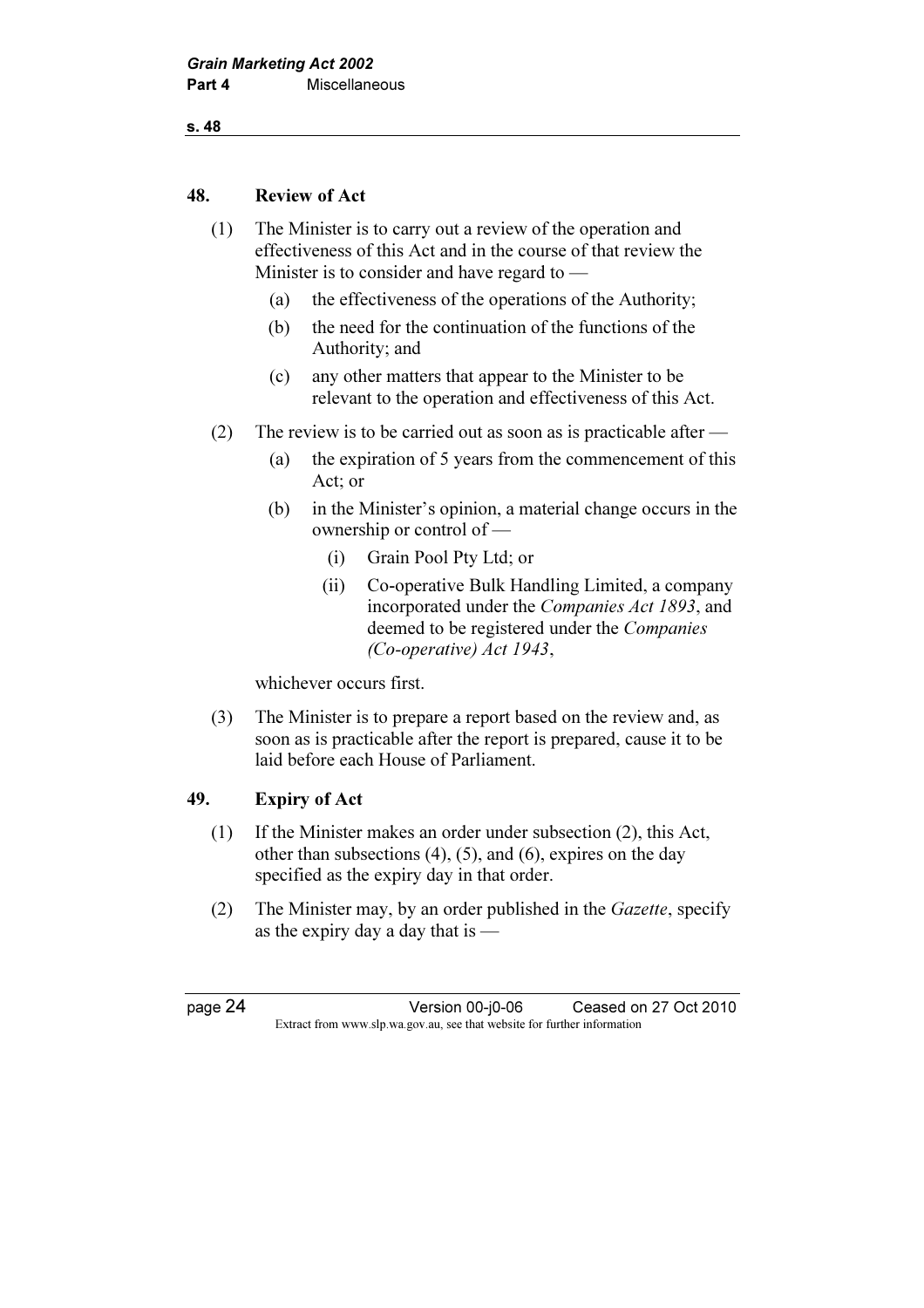- (a) not before the order is published in the Gazette and not before the Commonwealth has passed legislation to make a relevant Commonwealth legislative change; and
- (b) as soon as practicable after the 30 April next following the day on which a relevant Commonwealth legislative change comes into effect.
- (3) In subsection  $(2)$  —

relevant Commonwealth legislative change means a change to Commonwealth legislation as a result of which there cease to be restrictions under Commonwealth legislation on the export of wheat, whether under the Commonwealth Wheat Marketing Act 1989 or another Commonwealth Act imposing similar restrictions.

- (4) The Governor may make regulations amending any written law or making any other provision as is necessary or convenient for dealing with a matter that needs to be dealt with in connection with the expiry of other provisions of this Act.
- (5) Regulations made under this section may be expressed to have effect before the day on which they are published in the Gazette.
- (6) To the extent that a regulation made under this section is expressed to have effect before the day of its publication in the Gazette, it does not —
	- (a) affect, in a manner prejudicial to any person (other than the State), the rights of that person existing before the day of its publication; or
	- (b) impose liabilities on any person (other than the State) in respect of anything done or omitted to be done before the day of its publication.

#### Ceased on 27 Oct 2010 Version 00-j0-06 Page 25 Extract from www.slp.wa.gov.au, see that website for further information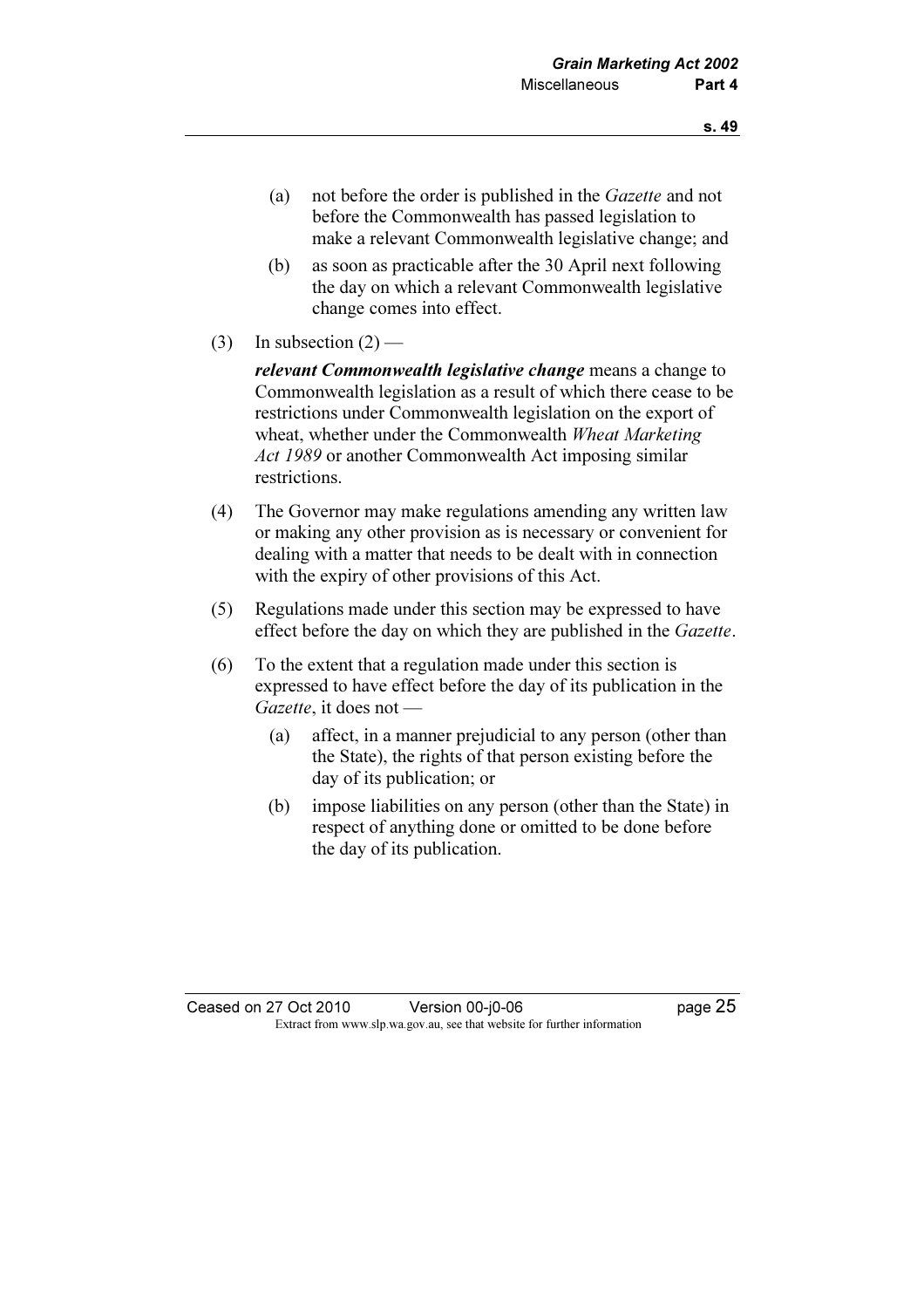# Schedule 1 — Transitional and savings provisions

[s. 46]

#### 1. Meanings of terms used in this Schedule

In this Schedule, unless the contrary intention appears —

assets means property of any kind whether tangible or intangible, real or personal, and without limiting that meaning includes —

- (a) any chose in action;
- (b) goodwill; and
- (c) any right, interest, or claim of any kind,

 whether arising from, accruing under, created or evidenced by or the subject of, an instrument or otherwise and whether liquidated or unliquidated, actual, contingent or prospective;

commencement day means the day on which this Act comes into operation;

GPWA means The Grain Pool of W.A. established under the repealed Act;

liability means any liability, duty or obligation —

- (a) whether actual, contingent or prospective, liquidated or unliquidated; or
- (b) whether owned alone or jointly, or jointly and severally with any other person;

repealed Act means the Act repealed by section 45;

right means any right, power, privilege or immunity whether actual, contingent or prospective.

#### 2. Interpretation Act to apply

 This Schedule does not limit the operation of the Interpretation Act 1984.

page 26 Version 00-j0-06 Ceased on 27 Oct 2010 Extract from www.slp.wa.gov.au, see that website for further information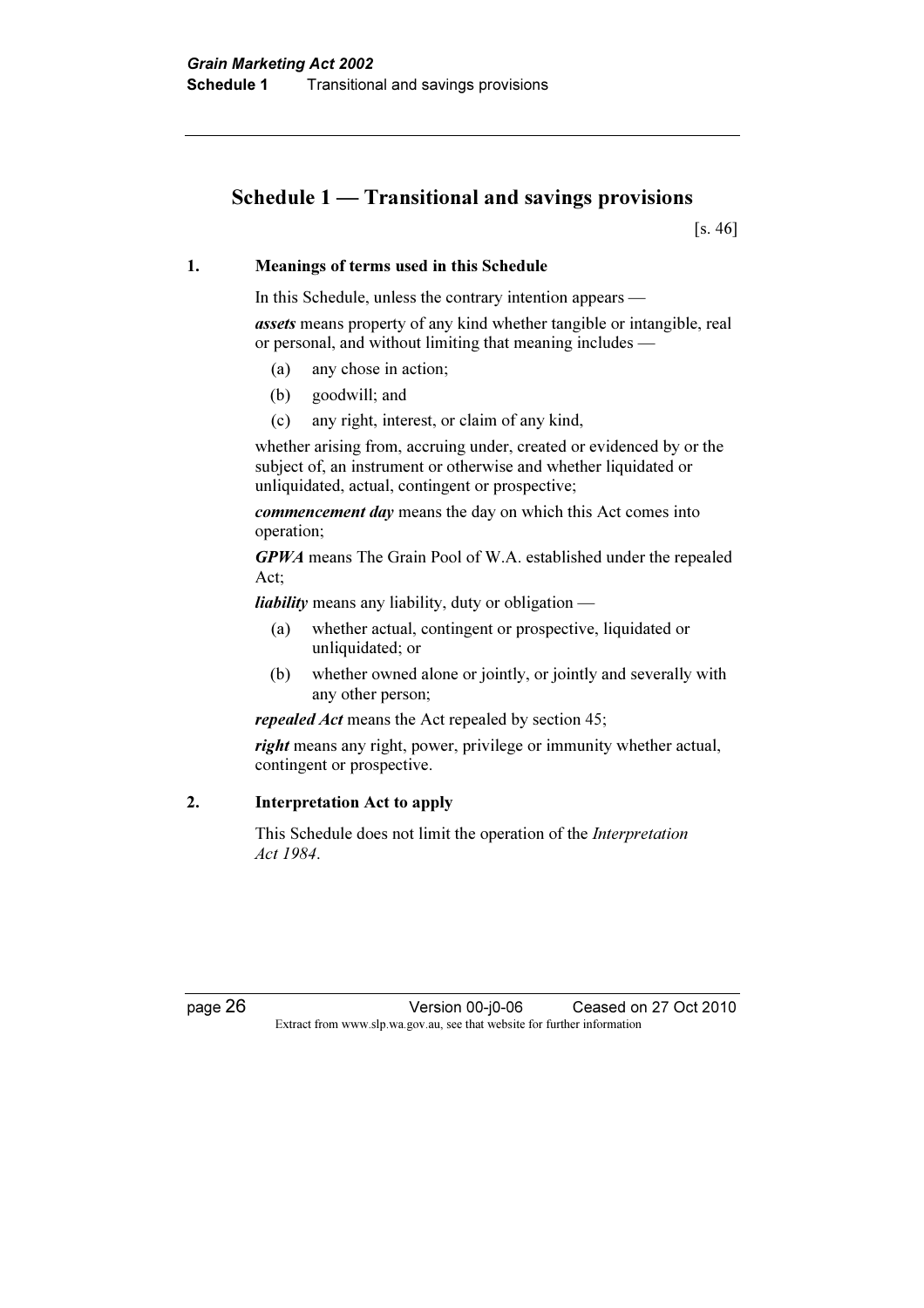#### 3. GPWA continued for certain purposes

- (1) Despite the repeal effected by section 45, GPWA continues in existence for the purposes of —
	- (a) reporting under the Financial Administration and Audit Act 1985 section 66 for any financial year for which a report has yet to be submitted;
	- (b) performing any function under clause 5; and
	- (c) winding up its affairs relating to taxation.
- (2) Despite the provisions of the repealed Act relating to GPWA
	- (a) the former Directors of the governing body of GPWA immediately before the commencement day cease to hold office on that day; and
	- (b) GPWA as continued by this clause is to be governed by the person who is, or is appointed by, the chairman of the managing body of Grain Pool Pty Ltd instead of the former governing body, and that person is to be the accountable authority, within the meaning in the Financial Administration and Audit Act 1985, of GPWA as continued.
- (3) GPWA as continued under this clause has the powers that are necessary or convenient for the purposes for which it continues in existence.
- (4) Grain Pool Pty Ltd is to provide the clerical or other assistance that GPWA reasonably requires for performing the functions described in this clause.

#### 4. Devolution of assets, liabilities etc.

- (1) On the commencement day, by force of this clause
	- (a) the assets of GPWA immediately before the commencement day, other than any share held by GPWA in Grain Pool Pty Ltd, become assets of Grain Pool Pty Ltd;
	- (b) the liabilities of GPWA immediately before the commencement day become the liabilities of Grain Pool Pty Ltd; and

Ceased on 27 Oct 2010 Version 00-j0-06 Page 27 Extract from www.slp.wa.gov.au, see that website for further information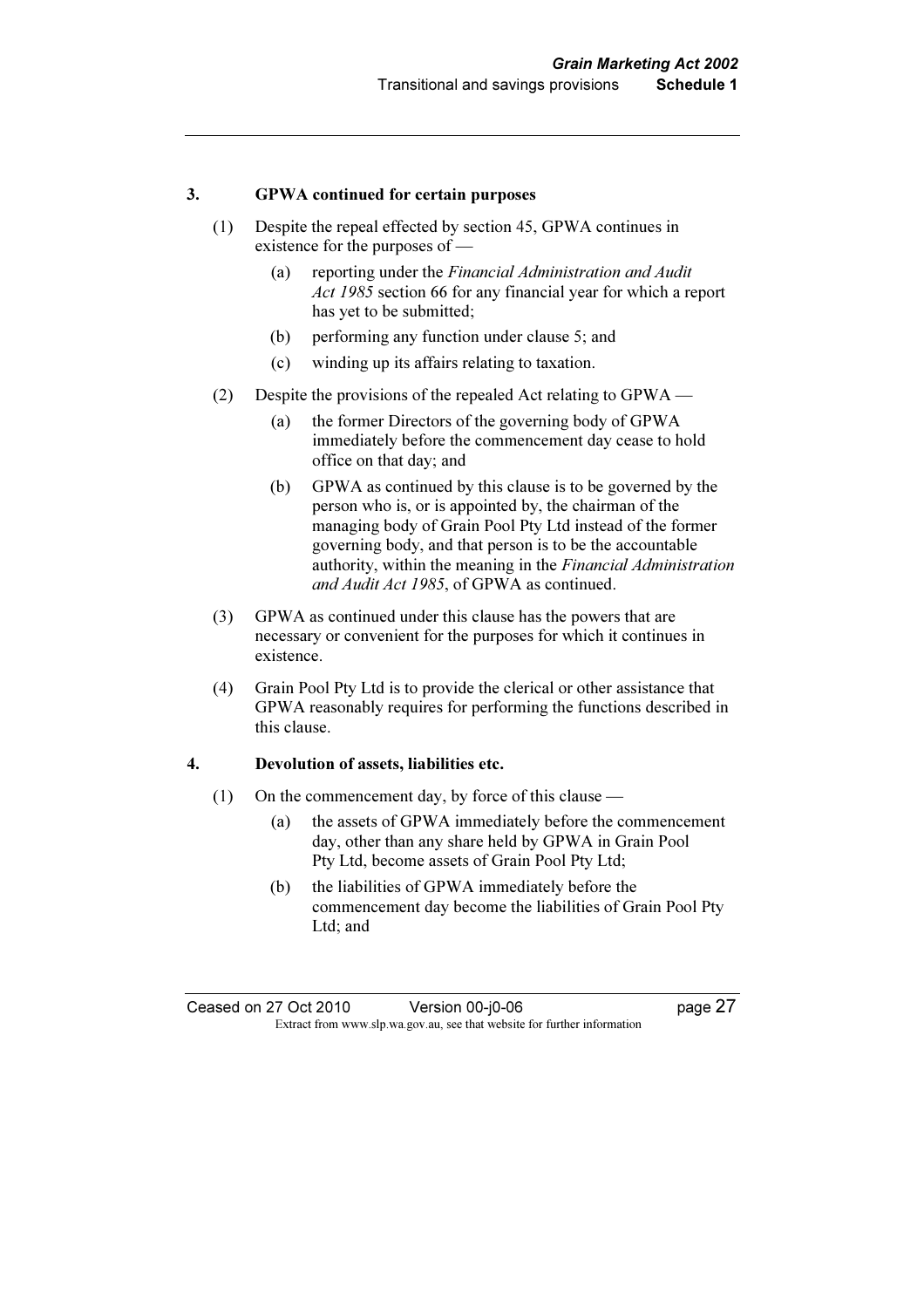- (c) any trust upon which GPWA held assets immediately before the commencement day and any other restriction as to the purposes to which assets held by GPWA immediately before the commencement day could be applied is extinguished.
- (2) Any proceedings or remedy that immediately before the commencement day might have been brought or continued by or available against or to GPWA, may, on or after that day, be brought or continued and are available, by or against or to Grain Pool Pty Ltd.
- (3) Any act, matter or thing done or omitted to be done before the commencement by, to, or in respect of, GPWA (to the extent that that act, matter or thing has any force or effect) is to be taken to have been done or omitted by, to, or in respect of, Grain Pool Pty Ltd.
- (4) Anything lawfully commenced by GPWA may, so far as it is not contrary to this Act, be carried on and completed by Grain Pool Pty Ltd.
- (5) Grain Pool Pty Ltd is to take delivery of all papers, documents, minutes, books of account and other records (however compiled, recorded or stored) relating to the operations of GPWA.

#### 5. Shares in Grain Pool Pty Ltd

- (1) On the commencement day, shares in Grain Pool Pty Ltd are to be issued to GPWA in consideration of the effect of clause 4.
- (2) GPWA is required to transfer to CBH all shares that it holds in Grain Pool Pty Ltd and that transfer is required to be made on the day after the day on which shares are issued to GPWA under subclause (1).
- $(3)$  In this clause —

CBH means Co-operative Bulk Handling Limited, a company incorporated under the Companies Act 1893, and deemed to be registered under the Companies (Co-operative) Act 1943.

#### 6. Agreements and instruments

 Any agreement or instrument subsisting immediately before the commencement day —

(a) to which GPWA is a party; or

page 28 Version 00-j0-06 Ceased on 27 Oct 2010 Extract from www.slp.wa.gov.au, see that website for further information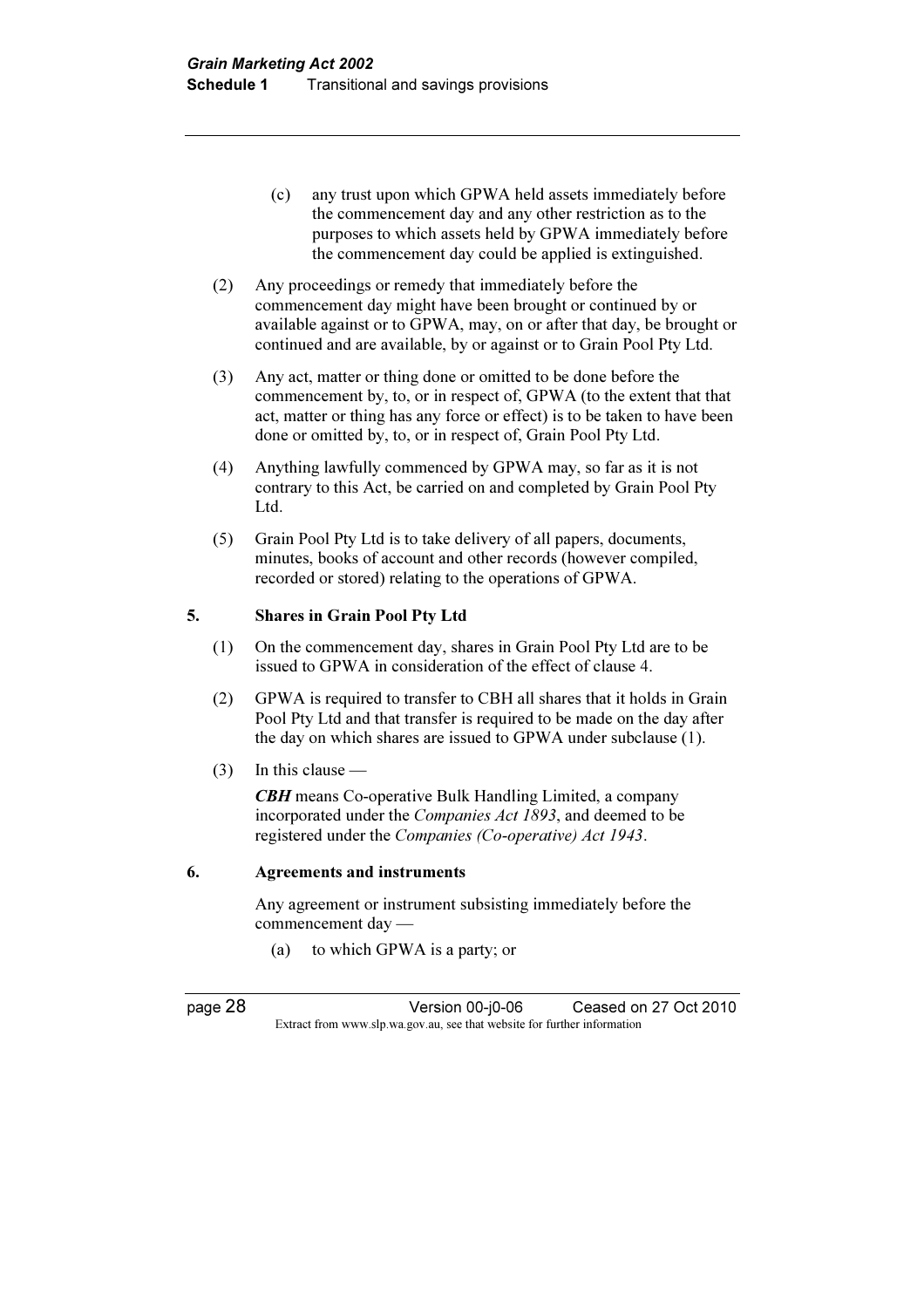(b) which contains a reference to GPWA,

has effect after the commencement day as if —

- (c) Grain Pool Pty Ltd were substituted for GPWA as a party to the agreement or instrument; and
- (d) any reference in the agreement or instrument to GPWA were (unless the context otherwise requires) amended to be or include a reference to Grain Pool Pty Ltd.

#### 7. References to GPWA in written law

 A reference to GPWA in an enactment in force immediately before the commencement day may, where the context so requires, be read as if it had been amended to be a reference to Grain Pool Pty Ltd.

#### 8. Staff

- (1) A person who was an employee of GPWA immediately before the commencement day becomes, on the commencement day, an employee of Grain Pool Pty Ltd.
- (2) Except as otherwise agreed by a person referred to in subclause (1), the remuneration, existing or accrued rights, rights under a superannuation scheme or terms, conditions or continuity of service of the person are not affected, prejudiced or interrupted by the operation of that subclause.
- (3) A person who, under subclause (1), becomes an employee of Grain Pool Pty Ltd is not entitled to any payment or other benefit because of the termination of the person's employment by GPWA.

#### 9. Final report

 (1) If the commencement day is not immediately after the end of a financial year of GPWA, the Financial Administration and Audit Act 1985 section 70A applies in relation to GPWA, and for the purposes of performing reporting functions under that section, the person referred to in clause  $3(2)(b)$  is to be taken to have been appointed by the Treasurer as the reporting officer.

Ceased on 27 Oct 2010 Version 00-j0-06 Page 29 Extract from www.slp.wa.gov.au, see that website for further information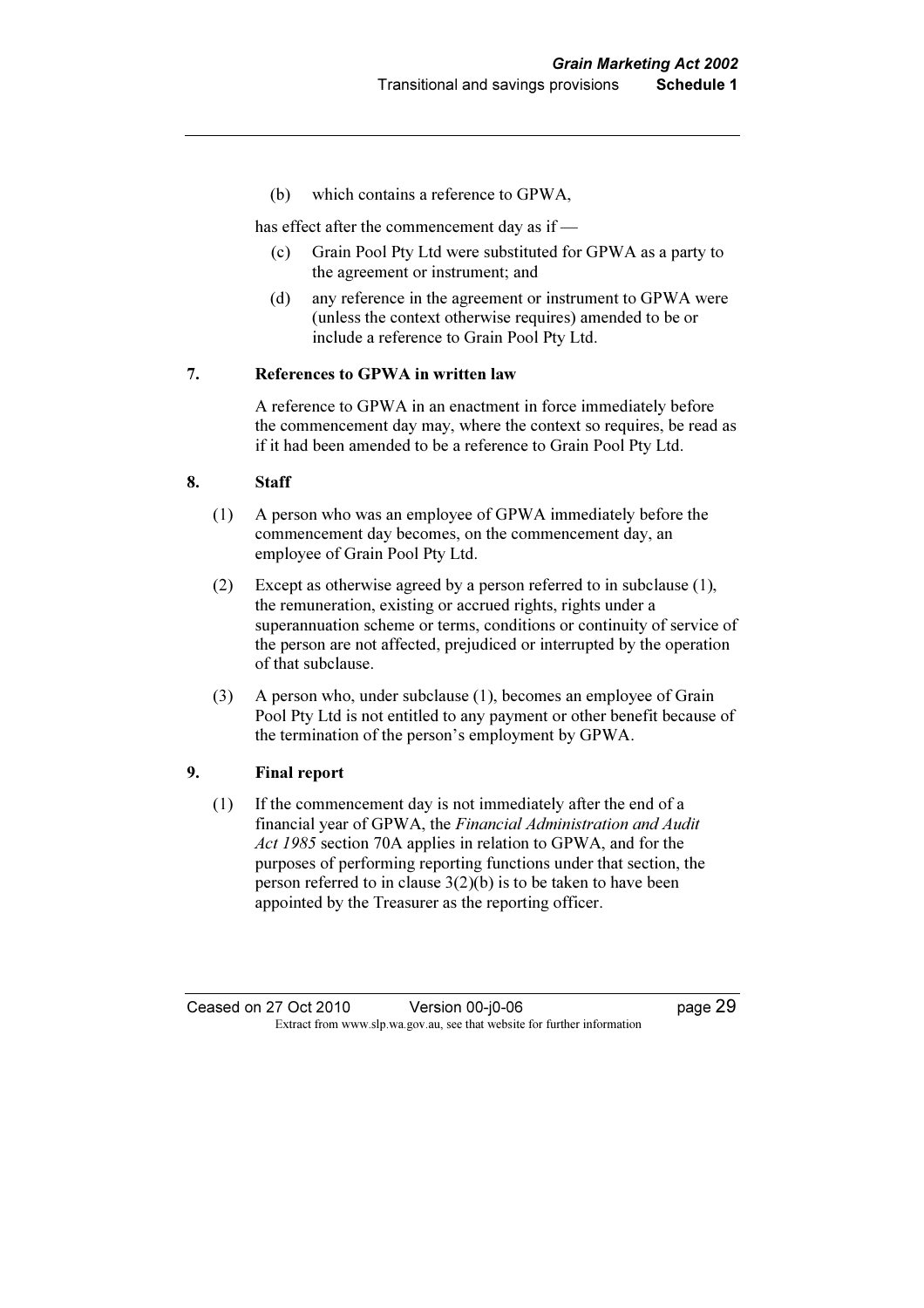(2) Grain Pool Pty Ltd is to provide the clerical or other assistance that the reporting officer reasonably requires for performing the functions referred to in subclause (1).

#### 10. Immunity continues

 Despite the repeal effected by section 45, where GPWA had the benefit of any immunity in respect of an act, matter or thing done or omitted before commencement day, that immunity continues in that respect for the benefit of Grain Pool Pty Ltd.

#### 11. Exemption from State tax

- (1) State tax is not payable in relation to  $-$ 
	- (a) anything that occurs by operation of this Schedule; or
	- (b) anything done (including a transaction entered into or an instrument or document of any kind made, executed, lodged or given) under this Schedule, or to give effect to this Schedule, or for a purpose connected with or arising out of, giving effect to this Schedule.

#### (2) In this clause —

State tax includes stamp duty chargeable under the Stamp Act 1921 and any other tax, duty, fee, levy or charge, under a law of the State.

#### 12. Registration of documents

 The Registrar of Titles is to take notice of the provisions of this Schedule and is empowered to record and register in the appropriate manner the necessary documents, and otherwise to give effect to this Schedule.

#### 13. Saving

 The operation of any provision of this Schedule is not to be regarded —

 (a) as a breach of contract or confidence or otherwise as a civil wrong;

page 30 Version 00-j0-06 Ceased on 27 Oct 2010 Extract from www.slp.wa.gov.au, see that website for further information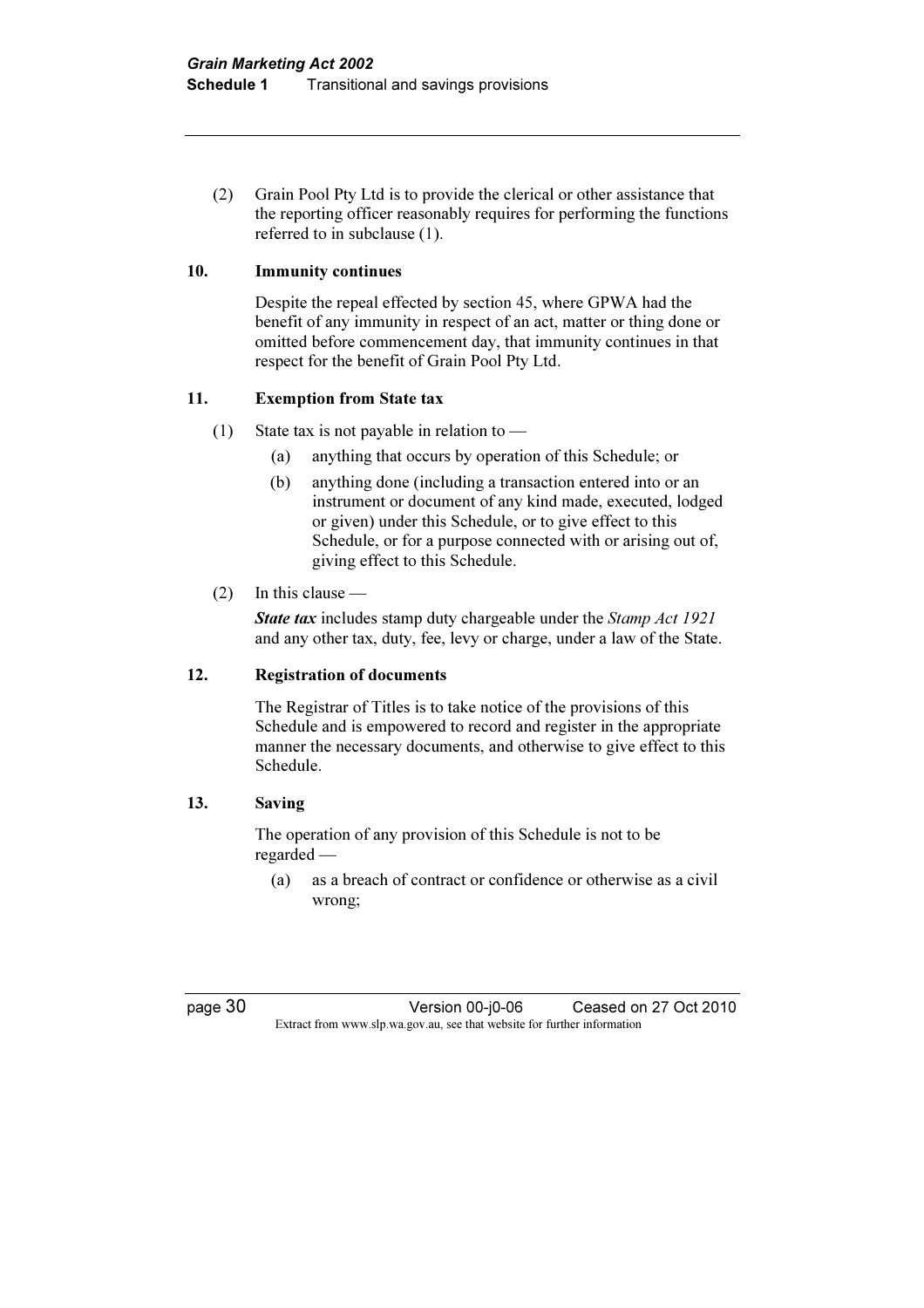- (b) as a breach of any contractual provision prohibiting, restricting or regulating the assignment or transfer of assets, rights or liabilities of the disclosure of information;
- (c) as giving rise to any remedy by a party to an instrument or as causing or permitting the termination of any instrument, because of a change in the beneficial or legal ownership of any asset, right or liability;
- (d) as causing any contract or instrument to be void or otherwise unenforceable; or
- (e) as releasing or allowing the release of any surety.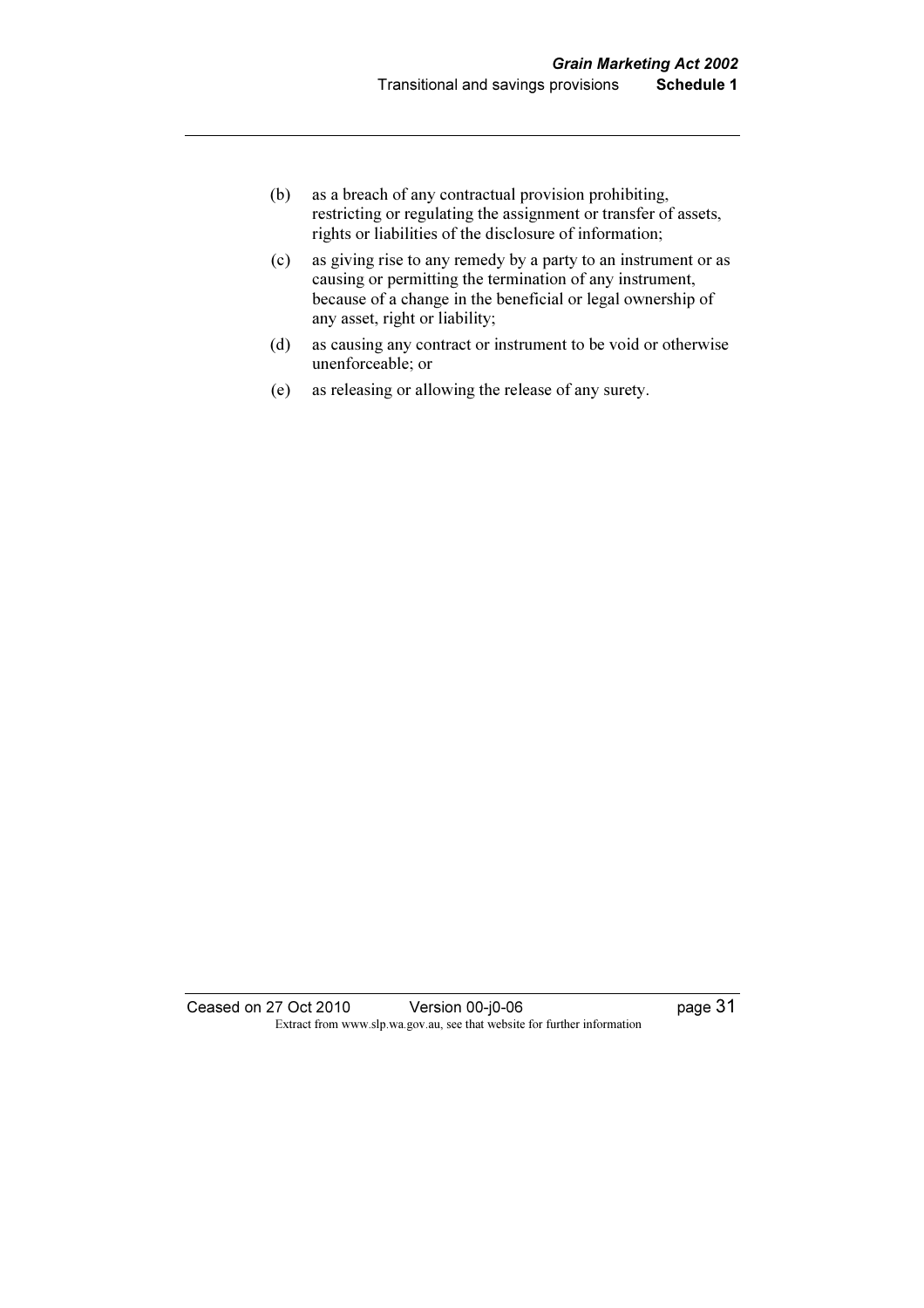# Schedule 2 — Consequential amendments to other Acts

[s. 47]

#### 1. Bulk Handling Act 1967

- (1) Section 5 is amended, in the definition of "marketing authority", by deleting "The Grain Pool of W.A.,".
- (2) If section 8 has not been repealed before this subclause commences, section 8(2) is amended by deleting "a Trustee of the Grain Pool of Western Australia or a member of any other" and inserting instead —

a member of a ".

#### 2. Bulk Handling Repeal Act 2000

 If section 14 has not come into operation before this subclause commences, that section is repealed.

#### 3. Constitution Acts Amendment Act 1899

Schedule V Part 3 is amended as follows:

- (a) by deleting the item relating to the Board of Directors of the Grain Pool of W.A.;
- (b) by inserting after the item relating to the Government Employees Superannuation Board the following item —
- <u>،</u>

 The Grain Licensing Authority appointed under the Grain Marketing Act 2002.

".

#### 4. Financial Administration and Audit Act 1985

Schedule 1 is amended by deleting "The Grain Pool of W.A.".

#### 5. Statutory Corporations (Liability of Directors) Act 1996

 Schedule 1 is amended by deleting the item relating to the Grain Pool of W.A..

page 32 Version 00-j0-06 Ceased on 27 Oct 2010 Extract from www.slp.wa.gov.au, see that website for further information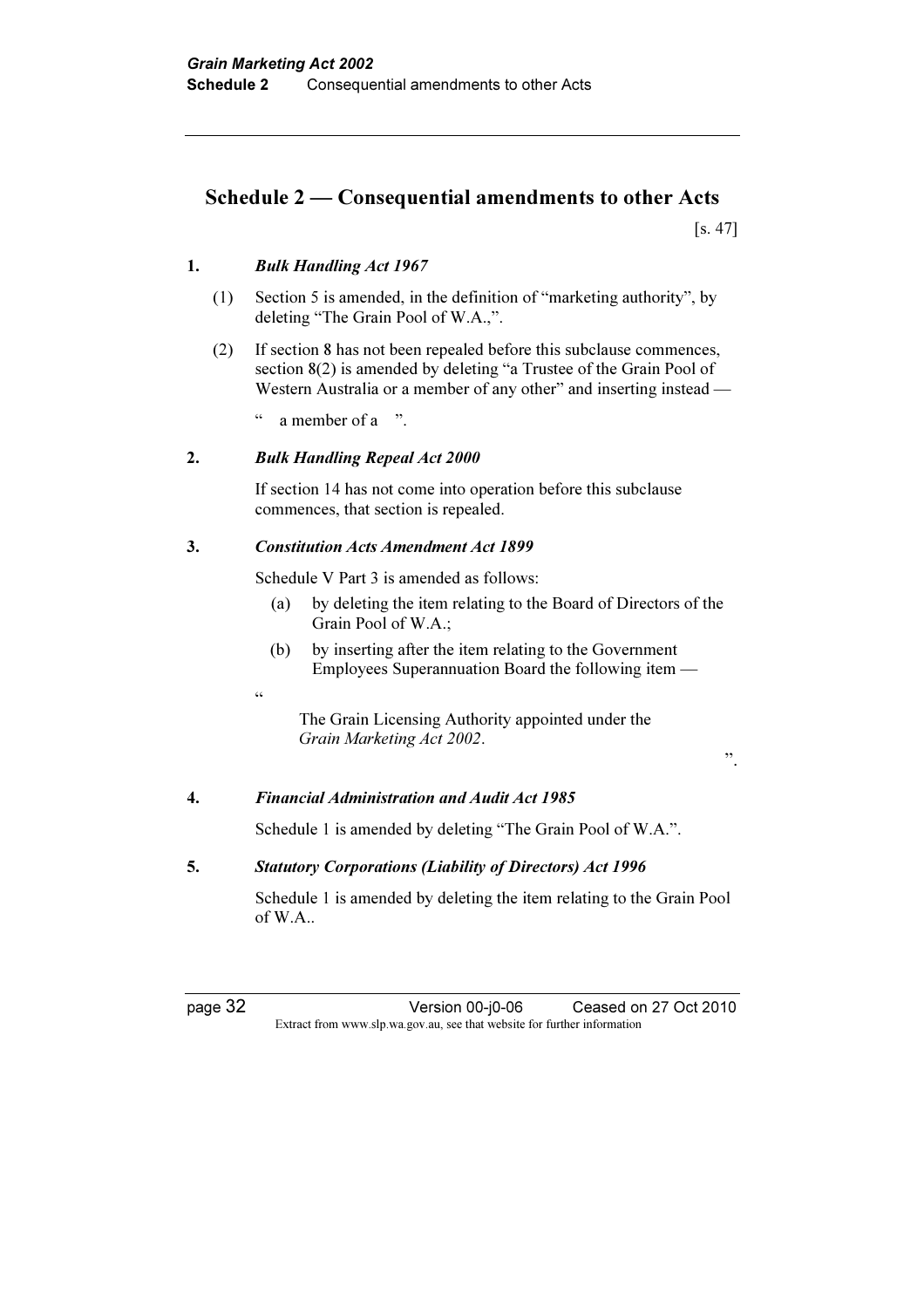#### **Notes**

 This is a compilation of the Grain Marketing Act 2002 and includes the amendments made by the other written laws referred to in the following table <sup>1a</sup>.

1

#### Compilation table

| <b>Short title</b>                                                                                                                                                  | <b>Number</b><br>and year | Assent      | Commencement                                                                                            |  |  |
|---------------------------------------------------------------------------------------------------------------------------------------------------------------------|---------------------------|-------------|---------------------------------------------------------------------------------------------------------|--|--|
| Grain Marketing Act 2002                                                                                                                                            | 30 of 2002                | 25 Oct 2002 | 31 Oct 2002 (see s. 2 and<br><i>Gazette</i> 30 Oct 2002 p. 5351)                                        |  |  |
| Criminal Procedure and<br>Appeals (Consequential and<br>Other Provisions) Act 2004<br>s. 82                                                                         | 84 of 2004                | 16 Dec 2004 | 2 May 2005 (see s. 2 and<br>Gazette 31 Dec 2004 p. 7129<br>(correction in Gazette<br>7 Jan 2005 p. 53)) |  |  |
| Financial Administration<br>Legislation Amendment Act<br>$2005$ s. 40                                                                                               | 5 of 2005                 | 27 Jun 2005 | 1 Jan 2006 (see s. 2 and Gazette<br>23 Dec 2005 p. 6243)                                                |  |  |
| <b>Financial Legislation</b><br>Amendment and Repeal<br>Act $2006$ s. 17                                                                                            | 77 of 2006                | 21 Dec 2006 | 1 Feb 2007 (see s. 2 and<br><i>Gazette</i> 19 Jan 2007 p. 137)                                          |  |  |
| Statutes (Repeals and<br>Miscellaneous<br>Amendments) Act 2009<br>s. 67                                                                                             | 8 of 2009                 |             | 21 May 2009 22 May 2009 (see s. 2(b))                                                                   |  |  |
| This Act was repealed by the <i>Grain Marketing Repeal Act 2010</i> s. 3 (No. 30 of 2010) as<br>at 27 Oct 2010 (see s. 2(b) and <i>Gazette</i> 26 Oct 2010 p. 5289) |                           |             |                                                                                                         |  |  |

<sup>1a</sup> On the date as at which this compilation was prepared, provisions referred to in the following table had not come into operation and were therefore not included in this compilation. For the text of the provisions see the endnotes referred to in the table.

| Provisions that have not come into operation |  |  |  |
|----------------------------------------------|--|--|--|
|                                              |  |  |  |

| <b>Short title</b>                   | Number<br>and year | Assent      | Commencement                                                                                                              |
|--------------------------------------|--------------------|-------------|---------------------------------------------------------------------------------------------------------------------------|
| Co-operatives Act 2009<br>s. $505^2$ | 24 of 2009         | 22 Oct 2009 | Operative on the date the Co-<br>operative Bulk Handling<br>Limited becomes registered<br>under this Act (see s. $2(d)$ ) |

Ceased on 27 Oct 2010 Version 00-j0-06 Page 33 Extract from www.slp.wa.gov.au, see that website for further information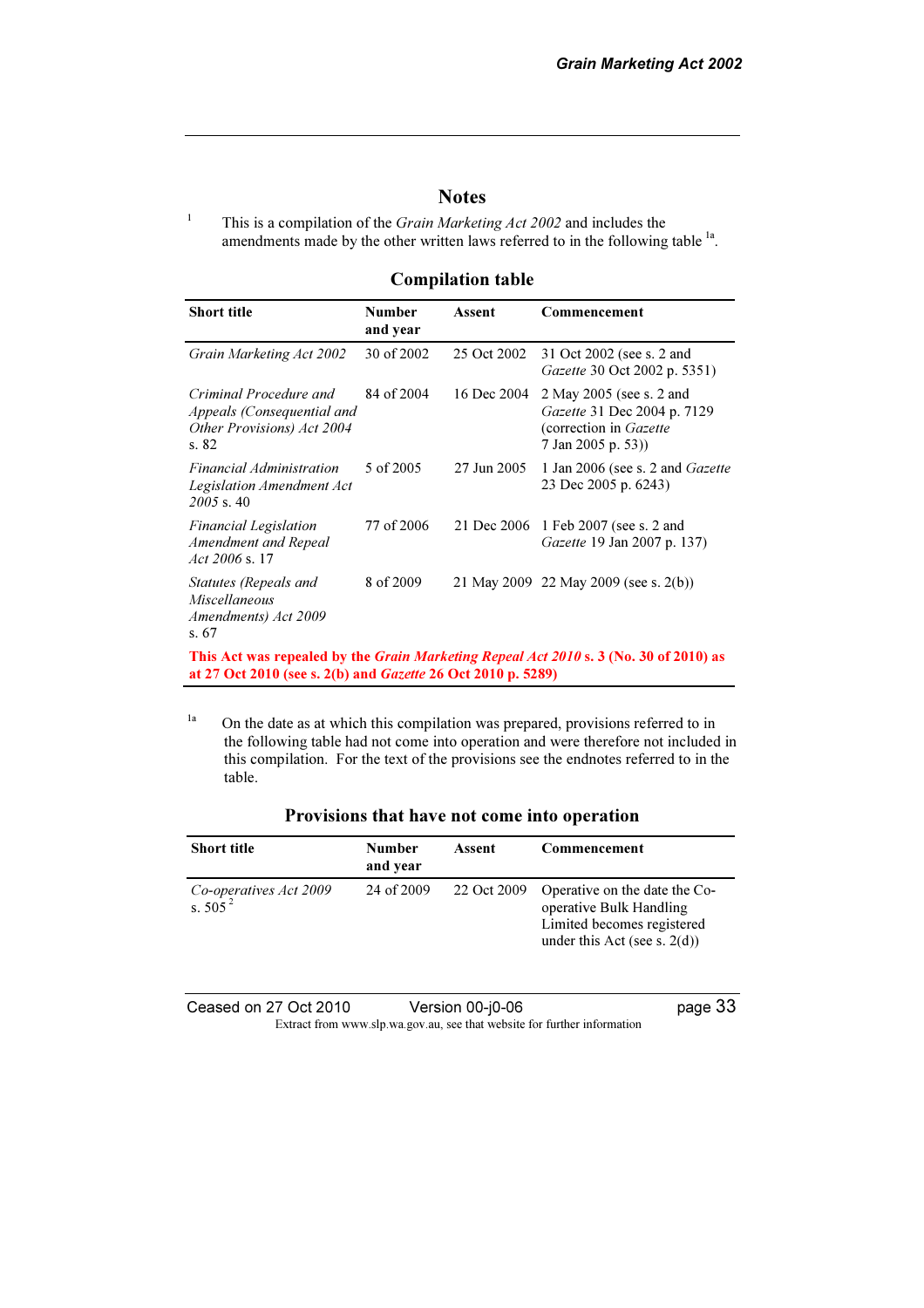| <b>Public Sector Reform</b> | 39 of 2010 | 1 Oct 2010 | To be proclaimed (see s. $2(b)$ ) |
|-----------------------------|------------|------------|-----------------------------------|
| Act 2010 s. 89 <sup>4</sup> |            |            |                                   |

2 On the date as at which this compilation was prepared, the Co-operatives Act 2009 s. 505 had not come into operation. It reads as follows:

# 505. Grain Marketing Act 2002 amended<br>(1) This section amends the Grain Marke

- (1) This section amends the *Grain Marketing Act 2002*.<br>(2) In section  $48(2)(b)$  delete subparagraph (ii) and inser-
- In section  $48(2)(b)$  delete subparagraph (ii) and insert:
	- (ii) Co-operative Bulk Handling Limited, a co-operative registered under the Co-operatives Act 2009,
- (3) In Schedule 1 clause  $5(3)$  in the definition of *CBH* delete the passage that begins with "a company" and ends with "1943." and insert:

a co-operative registered under the Co-operatives Act 2009.

- 3 Footnote no longer applicable.
	- On the date as at which this compilation was prepared, the Public Sector Reform Act 2010 s. 89 had not come into operation. It reads as follows:

#### 89. Various references to "Minister for Public Sector Management" amended

- (1) This section amends the Acts listed in the Table.
- (2) In the provisions listed in the Table delete "Minister for Public Sector Management" and insert:

Public Sector Commissioner

4

page 34 Version 00-j0-06 Ceased on 27 Oct 2010 Extract from www.slp.wa.gov.au, see that website for further information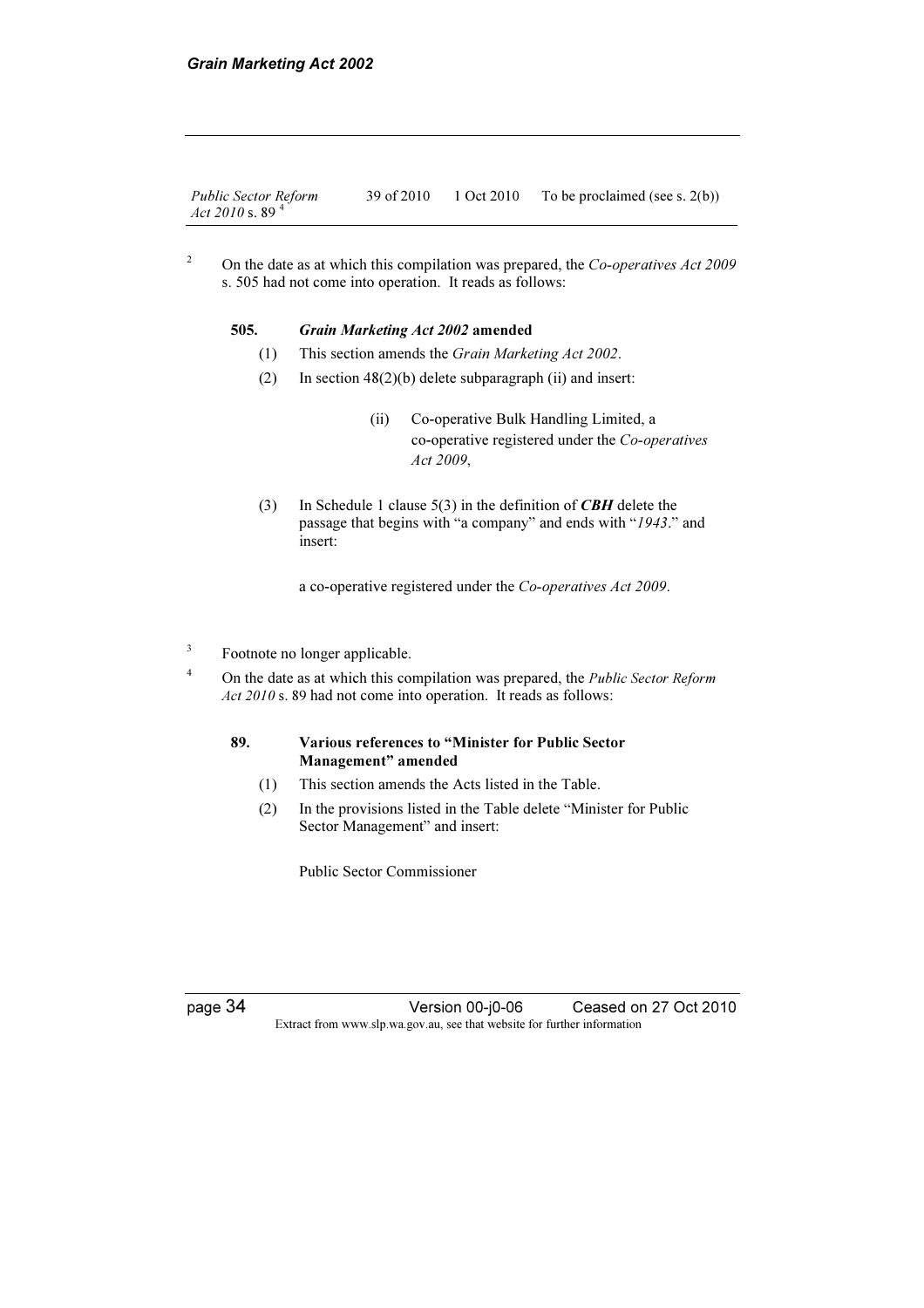|                          | Table |
|--------------------------|-------|
| Grain Marketing Act 2002 | S.    |

Ceased on 27 Oct 2010 Version 00-j0-06 **page 35**  $\mathbf{F}_{\text{max}}$  from which since the further information function for further information